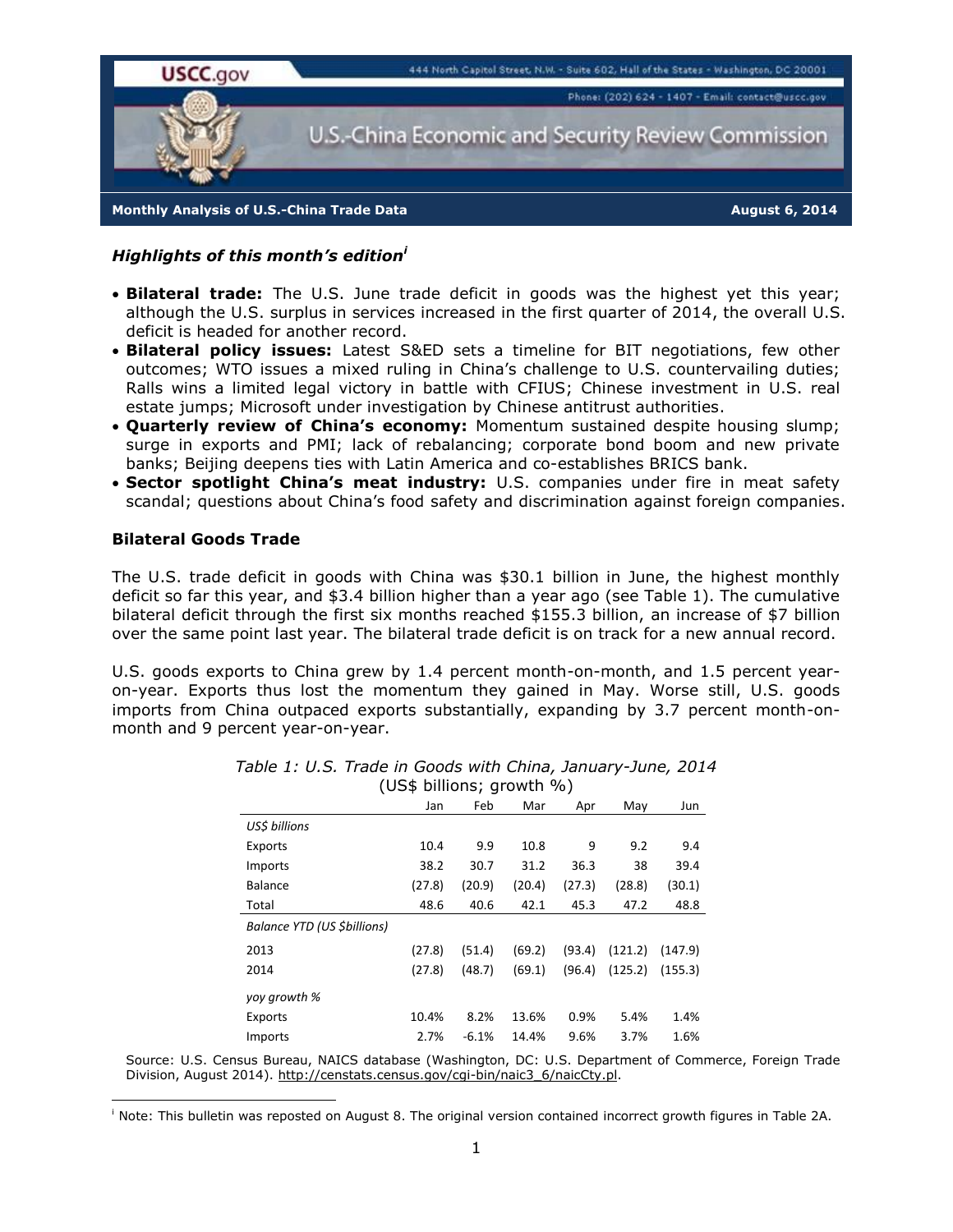Transport equipment led U.S. exports to China once again in June. At \$2.2 billion, these shipments accounted for nearly one quarter of total exports, but declined by 2.8 percent year-on-year. Most other top exports to China remained fairly steady (see Table 2). The notable exception was exports of agricultural products, which were down 43.5 percent yearon-year. That was attributable mainly to the unusually high volume of wheat exports to China in June 2013.

|   |                                         | Value (US\$ mn) |         | Yoy growth |
|---|-----------------------------------------|-----------------|---------|------------|
|   |                                         | 2014            | 2013    | (%)        |
| 1 | <b>Transportation Equipment</b>         | 2,167.9         | 2,230.7 | $-2.8%$    |
|   |                                         |                 |         |            |
| 2 | <b>Computer and Electronic Products</b> | 1,501.7         | 1,561.7 | $-3.8%$    |
| 3 | Chemicals                               | 1,286.8         | 1,244.3 | 3.3%       |
| 4 | Machinery, Except Electrical            | 951.3           | 859.6   | 9.6%       |
| 5 | Waste and Scrap                         | 590.9           | 689.5   | $-14.3%$   |
| 6 | <b>Food and Kindred Products</b>        | 372.4           | 398.4   | $-6.5%$    |
|   | <b>Agricultural Products</b>            | 170.9           | 302.5   | -43.5%     |

# *Table 2A: Top U.S. Goods Exports to China in June, 2013-2014* (US\$ millions)

Source: U.S. Census Bureau, NAICS database (Washington, DC: U.S. Department of Commerce, Foreign Trade Division, August 2014). [http://censtats.census.gov/cgi-bin/naic3\\_6/naicCty.pl.](http://censtats.census.gov/cgi-bin/naic3_6/naicCty.pl)

The top categories of U.S. imports from China all grew, some by double digits.

*Table 2B: Top U.S. Goods Imports from China in June, 2013-2014* (US\$ millions)

|   |                                                 | Value (US\$mn) |         | Yoy growth |
|---|-------------------------------------------------|----------------|---------|------------|
|   |                                                 | 2014           | 2013    | (%)        |
| 1 | <b>Computer and Electronic Products</b>         | 14,069.6       | 13,386  | 5%         |
|   |                                                 |                |         |            |
| 2 | Electronic Equipment, Appliances and Components | 3,329.9        | 2,695.7 | 19.1%      |
| 3 | Apparel & Accessories                           | 2,794.1        | 2,633.1 | 5.8%       |
| 4 | Miscellaneous Manufactured                      | 2,588.5        | 2,376.8 | 8.2%       |
| 5 | Machinery, Except Electrical                    | 2,583.5        | 1,991.2 | 23%        |
| 6 | Leather & Allied Products                       | 2,143.2        | 2,133.2 | 0.5%       |
|   | <b>Fabricated Metal Products</b>                | 1.778.8        | 1,576.6 | 11.4%      |

Source: U.S. Census Bureau, NAICS database (Washington, DC: U.S. Department of Commerce, Foreign Trade Division, August 2014). [http://censtats.census.gov/cgi-bin/naic3\\_6/naicCty.pl.](http://censtats.census.gov/cgi-bin/naic3_6/naicCty.pl)

Excluding information & communications products (ICT) and optoelectronics, U.S. advanced technology product trade with China continues to improve this year. While ICT products and optoelectronics have registered a combined deficit of \$62.2 billion, all other advanced technology products achieved a \$7.7 billion surplus, up from \$6.7 billion at the same point last year. Aerospace alone accounts for more than half of all U.S. advanced technology product exports to China.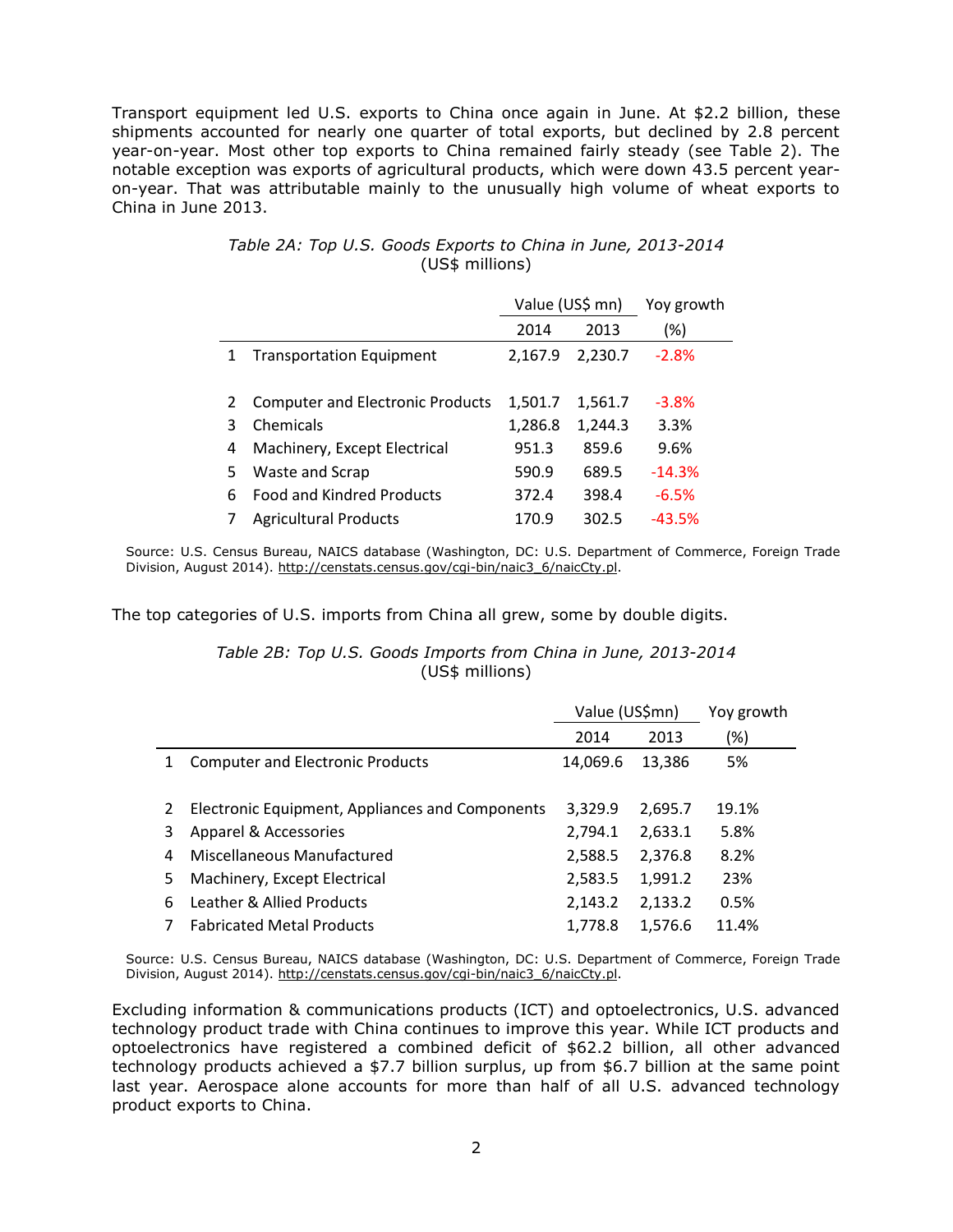# *Trade in Services*

The U.S. trade surplus in services with China increased 40 percent year-on-year in the first quarter of 2014 (see Figure 1). The quarterly trade surplus was \$7.7 billion, which combined with the previous three quarters, totaled \$21.6 billion, an increase of 21 percent year-on-year. U.S. service exports, which increased 26 percent year-on-year in the first quarter, fueled the surplus expansion; while imports of Chinese services increased only five percent.



# *Figure 1: U.S.-China Trade in Services* (LHA in US\$ billions)

Source: U.S. Bureau of Economic Analysis, International Transactions Data (U.S. Department of Commerce, August 2014). *[http://www.bea.gov/iTable/index\\_ita.cfm](http://www.bea.gov/iTable/index_ita.cfm)*.

The biggest change in U.S. service exports was in travel-related services, which increased 71 percent year-on-year. This large increase is likely due to a classification change by the U.S. Bureau of Economic Analysis (BEA) that re-categorized health and education-related travel as "travel services."<sup>1</sup> However, the reclassification of health and education-related travel as "travel services" does not change the overall value of service exports and imports, and therefore, it does not explain the 40 percent year-on-year increase in the bilateral services surplus or the 26 percent year-on-year increase in U.S. service exports to China. Meanwhile, intellectual property imports from China (measured by royalties and license fees) dropped a sharp 68 percent in the first quarter of 2014.

# **Bilateral Policy Issues**

1

# *Sixth Strategic and Economic Dialogue (S&ED) Talks Yield Little Progress*

The sixth round of the S&ED talks, held July 9–10, 2014, in Beijing, produced a timeline for conducting the Bilateral Investment Treaty (BIT) negotiations, but yielded few other concrete results. The two sides committed to reach agreement on the core text of the BIT by the end of 2014 and to start discussions on their respective negative lists<sup>ii</sup> early in 2015.<sup>2</sup> After nine rounds of technical discussions, the United States and China announced "substantive" BIT negotiations at last year's S&ED, but progress has been slow. Uncertainty remains about what China's negative list for the BIT will look like. U.S.-China Business Council Vice President Erin Ennis said that getting China to commit to a "commercially significant negative list could be a battle," citing Chinese government actions in the Shanghai Free Trade Zone (FTZ).<sup>3</sup>

<sup>&</sup>lt;sup>ii</sup> A negative list means all sectors are presumed open for investment unless specifically excluded.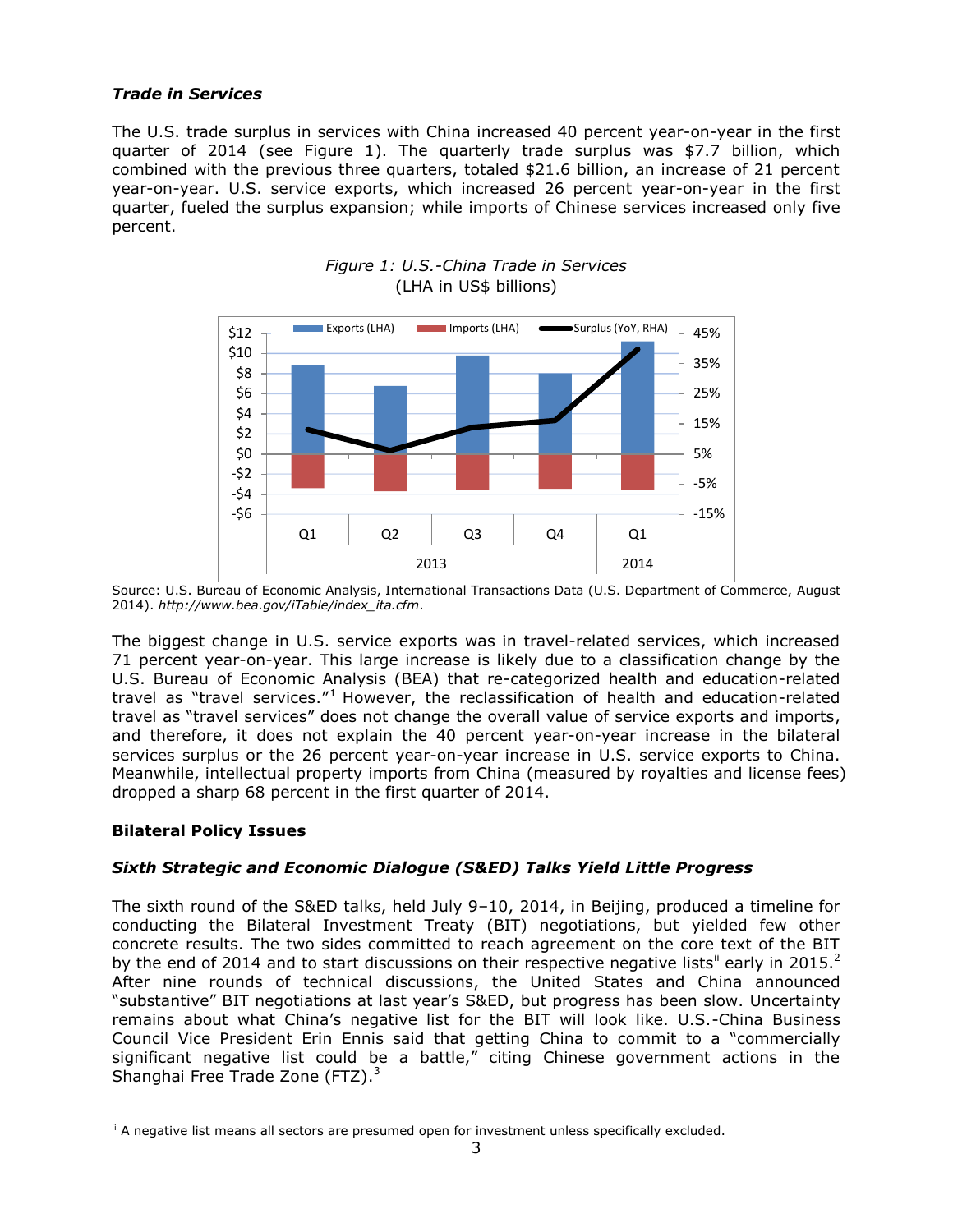The Chinese government last year touted the Shanghai FTZ as a significant step toward a liberalized investment regime, and observers hoped it would open sectors in the Chinese economy to foreign investment that were previously off-limits—especially service industries—since the FTZ would use the negative list approach. However, the initial negative list covered so many industries, including finance and real estate, that even state media criticized the Shanghai government for being too conservative.<sup>4</sup> The government published a new list—reducing the number of restricted sectors from 190 to 139—in July 2014, a week before the start of the S&ED talks. The change was largely cosmetic since it did not reduce major barriers.<sup>5</sup>

The S&ED talks failed to yield a predicted breakthrough in the stalled efforts to conclude a revised Information Technology Agreement (ITA) in the World Trade Organization (WTO). U.S. Trade Representative Michael Froman stressed progress on the ITA talks as one of the priorities for this year's S&ED in the run-up to the July meeting, but the published outcomes of the talks merely mentioned "constructive discussions," with no concrete progress.  $^6$ Originally slated for conclusion last year, the ITA negotiations have stalled due to China's unwillingness to include key products such as multicomponent integrated circuits (MCOs) and flat-panel displays. China insisted on lengthy tariff phase-out periods for other products.<sup>7</sup>

### *WTO's Muddled Decision in China's Challenge of U.S. Countervailing Duties (CVD)*

On July 14, 2014, the WTO Dispute Settlement Panel issued a mixed ruling in China's challenge of various aspects of 17 separate CVD investigations<sup>iii</sup> conducted by the U.S. Department of Commerce (DoC) (DS437). $8$  In this case, China argued the United States acted inconsistently with the WTO Agreement on Subsidies and Countervailing Measures Agreement (SCM Agreement). The Chinese claims rejected by the Panel involved challenges to the use of facts available, the use of out-of-country benchmarks, and the analysis used to determine whether a subsidy is "specific." China prevailed in claims that mostly involved issues on which the United States lost in earlier cases.<sup>9</sup> Panel rulings on key claims are summarized below.

- *Facts available*: The Panel rejected China's challenge of DoC's use of "adverse facts available" when making findings in cases of noncooperation by respondent companies or China. At issue is DoC's practice of using or making adverse inferences to carry out investigations despite refusal of companies to supply data by replacing missing information with the facts available. This is a major win for the United States, as it enables DoC to conduct investigations if foreign companies or foreign governments refuse to cooperate.
- *Public bodies*: The Panel faulted the United States for a "rebuttable presumption" that a state-owned enterprise (SOE) is a public body if there is majority ownership by the government. Majority government ownership by itself, the Panel found, does not make an SOE a public body. Rather, the SOE must possess "government authority" and perform a "government function." The WTO made a similar ruling in China's earlier challenge of other U.S. CVD orders (DS379). $^{10}$
- *Regional Specificity*: China challenged seven CVD determinations that certain subsidies were regionally specific under the SCM Agreement. The Panel agreed on six of the investigations, finding that the presence of companies in an industrial park or economic development zone was not sufficient to prove they received specific

iii The Chinese products affected by these investigations consist of solar panels, wind towers, thermal paper, coated paper, tow-behind lawn groomers, kitchen shelving, steel sinks, citric acid, magnesia carbon bricks, pressure pipe, line pipe, seamless pipe, steel cylinders, drill pipe, oil country tubular goods, wire strand, and aluminum extrusions.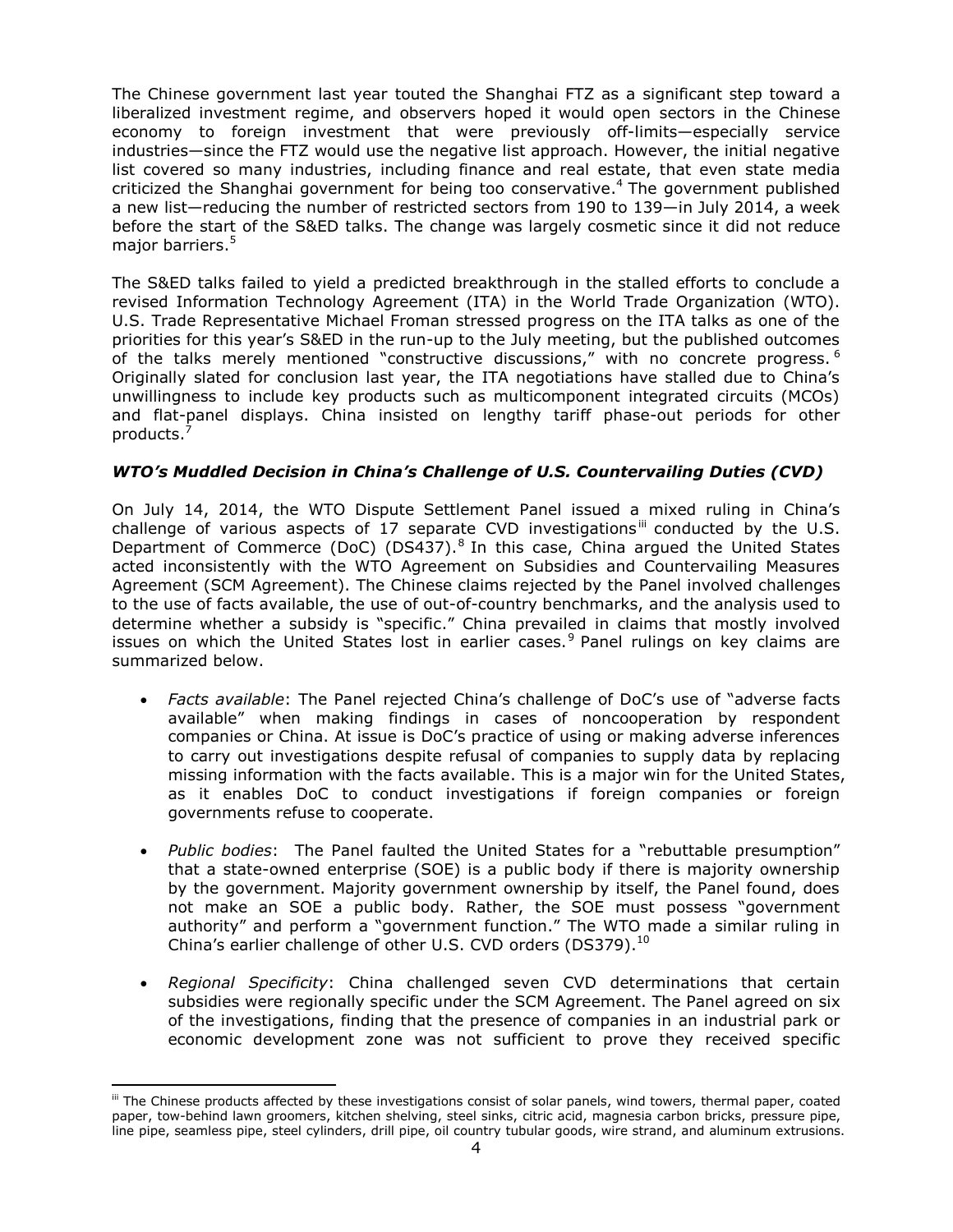subsidies. A very similar issue was considered by the Panel in DS379 (the Panel faulted the United States). $11$ 

The United States and China have 60 days to appeal the Panel's findings.

### *Chinese Company Scores Limited Legal Victory in Battle with CFIUS*

Ralls Corporation, a U.S.-domiciled subsidiary of Chinese corporate giant Sany—made headlines in late 2012 when it mounted legal challenges to the United States' national security review process for investments. On July 15, the U.S. Court of Appeals for the District of Columbia reversed a 2013 district court ruling and found that President Obama's 2012 executive order forcing Ralls to divest its interest in an Oregon wind farm had deprived the company of a constitutionally protected property interest without due process. The victory does not mean Ralls will be able to move forward with its investment, but it does have potential implications for foreign investors and the United States' investment review process.

In 2012, the Committee on Foreign Investment in the United States (CFIUS) determined that Ralls' investment posed a potential national security risk, and issued temporary mitigation orders restricting the company's access to an Oregon wind farm property, halting further construction there. CFIUS is an interagency executive branch committee established by section 721 of the Defense Production Act of 1950 to review the national security implications of transactions that could result in foreign control of a U.S. entity, and to make recommendations to the president based on its findings. In the case of Ralls' Oregon project, proximity to sensitive U.S. Navy training sites is believed to have been a major factor in CFIUS' determination that the investment posed a national security threat. In September 2012, the president issued an executive order permanently prohibiting the Ralls investment and compelling Ralls to divest the wind farm assets it had already purchased. The order specified that Ralls remove equipment and assets from the business site, and it also barred Ralls' operational access to the site while the divestiture proceeded. In October 2012, Ralls took the unusual step of challenging the divestiture order, arguing that the provisions were arbitrary, violated the equal protections afforded by the Constitution and amounted to an unconstitutional taking of property, violated Ralls' constitutional rights under the due process clause of the Fifth Amendment, and overstepped CFIUS' and the president's legal authority.

In April 2013, the U.S. District Court for the District of Columbia dismissed Ralls' arguments on the merits of the president's order, noting that section 721 of the Defense Production Act of 1950, as amended, provides "[t]he actions of the President … and the finding of the President [as part of the CFIUS review process] … shall not be subject to judicial review. $12,13$  The court also dismissed the equal protection claim since it would require "determining whether the alleged differential treatment was rationally related to a legitimate government purpose," which in turn would necessitate that the court review the particulars of the president's actions, a review that the court held section 721 does not permit.<sup>14</sup> Ralls also argued that the due process clause of the Constitution entitles the company to hear the reasons for the president's executive order, and that the U.S. government provided neither this explanation nor sufficient notice and the opportunity for Ralls to be heard before the president's decision was made.<sup>15</sup> But again, the court dismissed Ralls' claim. Ralls appealed this decision to the U.S. Court of Appeals for the District of Columbia.<sup>16</sup>,<sup>17</sup>

In its July 2014 ruling, the Court of Appeals held that although section 721 prohibits judicial review of the president's national security determinations, it does not prohibit the judiciary from reviewing the CFIUS process to ensure its legality and constitutionality. The court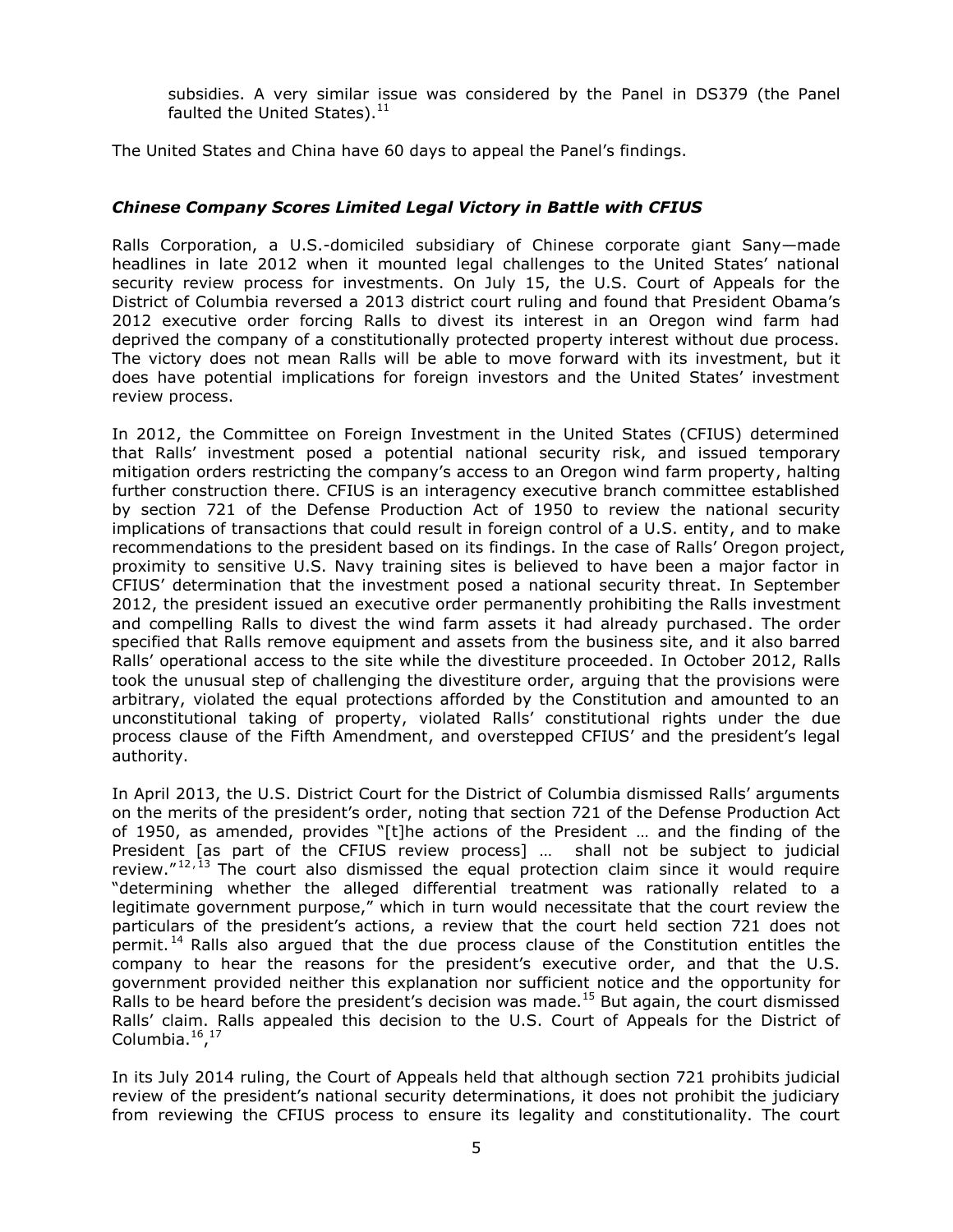further held that Ralls' property interests were constitutionally protected, and that Ralls therefore had a due process right to adequate notice of CFIUS' findings, as well as a right to access any unclassified information that had contributed to CFIUS' determination and to rebut the evidence. Finally, the Court of Appeals remanded to the district court the question of CFIUS exceeding its authority by issuing an interim order. Whether or not CFIUS is found to have exceeded its authority, the Ralls legal battle may result in expanded due process for companies subject to CFIUS reviews.

### *Chinese Are Biggest Foreign Buyers of U.S. Homes*

Chinese buyers<sup>iv</sup> now rank as the largest foreign purchasers of U.S. real estate by dollar value, according to the National Association of Realtors (NAR).<sup>18</sup> Chinese buyers also constitute the fastest growing segment of foreign buyers.<sup>19</sup> In the first three months of 2014, Chinese buyers spent \$22 billion on U.S. homes (a 72 percent increase year-on-year), more than any other nationality.<sup>20</sup> Over 75 percent of buyers from China pay cash for U.S. homes, and the median home price among Chinese buyers was \$523,148, more than twice the median price of existing home sales.<sup>21</sup> About half of Chinese buyers reported they plan to use their U.S. home for fewer than six months per year.<sup>22</sup> Canada remains the top foreign source of U.S. homebuyers by number of transactions, according to the NAR; but the median value of Canadian-bought U.S. homes is about half that of Chinese buyers. $^{23}$ 

California and New York are two of the top U.S. property markets for Chinese buyers. In California, Chinese bought 32 percent of the homes sold to foreign buyers.  $^{24}$  In some suburbs of the Los Angeles area, prices have been increasing rapidly as wealthy Chinese purchase expensive homes with cash. For example, in Arcadia, a suburb in Southern California popular among Chinese buyers, prices increased 18.5 percent year-on-year in May as Chinese buyers dominated the local real estate market.  $25$  In New York City, according to a survey by Reuters, Chinese buyers ranked first in both volume and value of home purchases.<sup>26</sup> One New York City real estate broker reported that her sales for Chinese buyers increased 28.5 percent year-on-year in the first quarter of  $2014.<sup>27</sup>$ 

Chinese buyers have many reasons for purchasing U.S. real estate. Some real estate experts say that property market trends in China and the United States are leading factors. In major Chinese cities, property prices have skyrocketed, while housing costs in U.S. cities are considered to be relatively low.<sup>28</sup> Chinese buyers also view purchasing U.S. homes as a cheap but reliable investment with strong rent potential.<sup>29</sup> In addition, the U.S. property market is a convenient way for wealthy Chinese to store money overseas anonymously if the purchases are made as a limited liability corporation (LLC) or through other "creative corporate structuring."<sup>30</sup> Chinese buyers also purchase U.S. homes to be near their children, who study in the United States, or to establish local residency for easier admission to U.S. universities. One survey of wealthy Chinese shows that 85 percent want to send their children overseas for school.  $31$  Real estate brokers report that Chinese buyers prefer property near major educational institutions. One New York broker said that many Chinese clients purchase property in Manhattan in hopes of sending their children to Columbia or New York University.<sup>32</sup>

Although their motivations for buying U.S. homes are largely innocuous, the methods Chinese buyers use to acquire property in the United States raise questions of legality and transparency. Because China imposes a per-person limit of \$50,000 that can be taken out of China annually, Chinese buyers making all-cash offers on U.S. homes in excess of that amount must wire or physically carry the money into the country.<sup>33</sup> University of California,

iv The NAR includes buyers from Taiwan and Hong Kong in their classification of "Chinese." However, the NAR confirmed that only about 1 percent of "Chinese buyers" surveyed were from Taiwan or Hong Kong, with the remaining 99 percent reportedly from mainland China.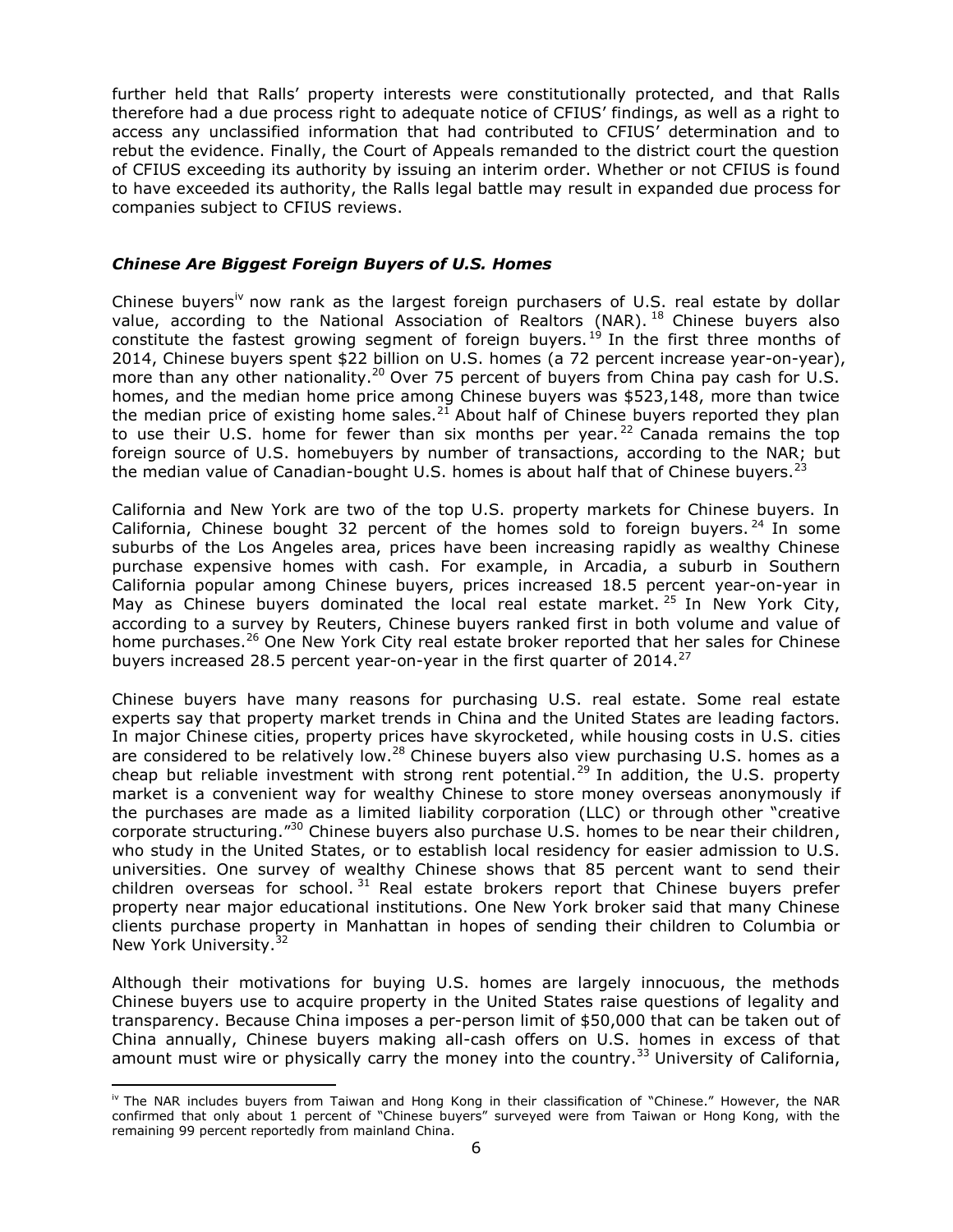Los Angeles, economist William Yu says that wealthy Chinese find creative ways to circumvent the restriction, including laundering money through Macau casinos and "cooking the books" of import-export firms. $34$ 

The Chinese government's anticorruption campaign has started to reveal the extent of corrupt officials' investment in U.S. real estate.<sup>35</sup> For example, the 2011 investigation of former Chinese Minister of Railways Zhang Shuguang revealed that he purchased an \$860,000 home in a suburb of Los Angeles in 2002 while his government salary was less than \$400 per month.<sup>36</sup> Weeks prior to the start of the investigation, Zhang transferred full ownership of the property to his wife. The investigation is reportedly still ongoing, and some analysts predict that the property may be seized as President Xi Jinping's anticorruption drive begins to target the overseas assets of corrupt officials.<sup>37</sup>

### *Antitrust Complications Increase for Foreign Firms*

China continues to ramp up investigations of prominent foreign firms for violating its opaque antimonopoly laws. The latest salvo came on July 28, when Chinese regulators dispatched around 100 investigators to offices of Microsoft Corp. (Microsoft).<sup>38</sup> According to China's State Administration for Industry and Commerce, Microsoft had not disclosed certain information about security features in its software products.<sup>39</sup> Earlier this year, the Chinese government ordered government agencies, including SOEs, not to use Microsoft's Windows 8 operating system, citing "energy efficiency" concerns. The ban is seen as a response to Microsoft ending support for Windows XP (widely pirated in China), which would have forced SOEs to upgrade to legally purchased Windows 8 software.<sup>40</sup> In November 2013, San Diegobased chipmaker Qualcomm Inc. (Qualcomm) disclosed that it was under investigation for breaching China's antimonopoly law, in regards to abuse of its market position in mobile phone chip pricing. That case is ongoing. $41$  These antitrust actions have occurred in the face of rising bilateral tensions regarding cyber theft and digital surveillance.

China's antitrust actions against foreign companies go beyond the tech industry. The auto industry has recently come under attack. The National Development and Reform Commission (NDRC), an agency with authority over industrial policy and price regulation, is investigating foreign premium carmakers for overcharging Chinese customers on products and spare parts. NDRC alleges these companies are abusing their dominant market positions to set prices.<sup>42</sup> Offices of Daimler AG's Mercedes-Benz were raided on August 4, and the German automaker confirmed they were "assisting the authorities" in the investigation, without specifying the details.<sup>43</sup> Although no formal verdict has been issued, several foreign auto brands—including Volkswagen AG's Audi, Jaguar's Land Rover, and Daimler—have started cutting spare part and service charges by as much as 20 percent.<sup>44</sup>

# **Quarterly Review of China's Economy**

### *Manufacturing, Trade, and External Accounts*

In the second quarter of 2014, China's economy grew by 7.5 percent, up from 7.4 percent in January to March. Despite weakness in some sectors of the economy, Beijing so far has been able to meet its targets and avoid a destabilizing slowdown. Exports were the highlight of China's second-quarter growth, rebounding to 5 percent year-on-year, after contracting in the first quarter (see Figure 2). The purchasing managers' index (PMI) for manufacturing, a gauge of business confidence, also surged in the second quarter according to data from official and private sources. New orders, including new export orders, are expanding as well (see Figure 3).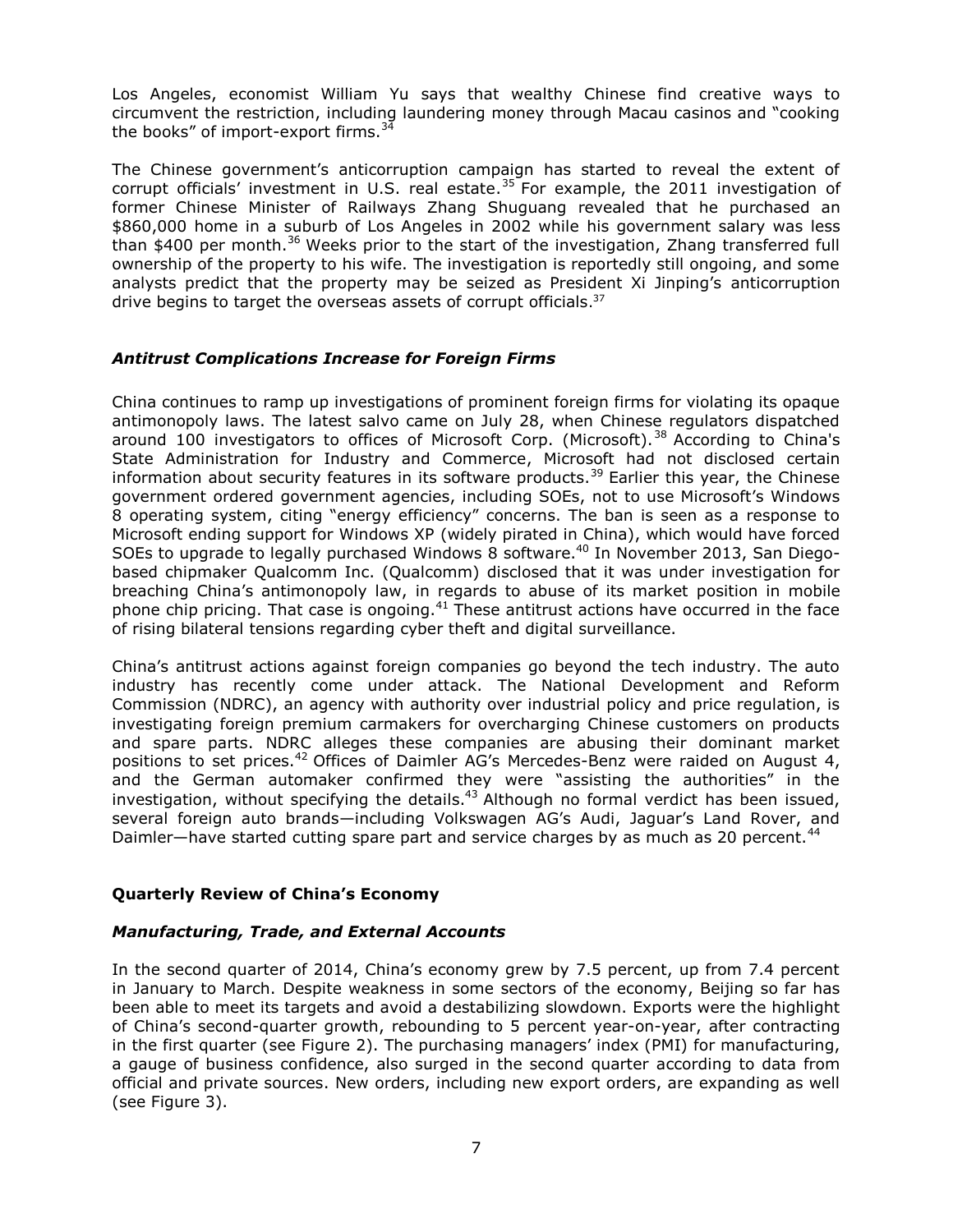

*Figure 2: Growth in China's Exports and Imports* (quarterly, year-on-year, %)

Source: China Administration of Customs, via CEIC data.

*Figure 3: Purchasing Managers' Index*  $(>50$  = expansion;  $<50$  = contraction)



\*CFLP refers to the China Federation of Logistics and Purchasing.

Source: China Federation of Logistics and Purchasing, via CEIC data; HSBC.

China's export statistics may be inflated, however. Chinese customs data do not match that of some trading partners. According to Bloomberg, "China recorded \$1.31 of exports to Hong Kong in June for every \$1 in imports Hong Kong tallied from China, for a \$6.4 billion difference."<sup>45</sup> This suggests Chinese businesses continue to over-invoice export receipts to evade capital controls and funnel money in and out of the country. The State Administration of Foreign Exchange repeatedly cracked down on these illicit activities last year, but appears to have had limited success.

Reinforcing this suspicion is the anemic growth of China's imports, which usually correlate with manufactures exports. China's imports consist primarily of industrial inputs and commodities. Given the soft commodity prices on the world market (see Figure 4), the weak imports suggest a lack of underlying demand in Chinese factories.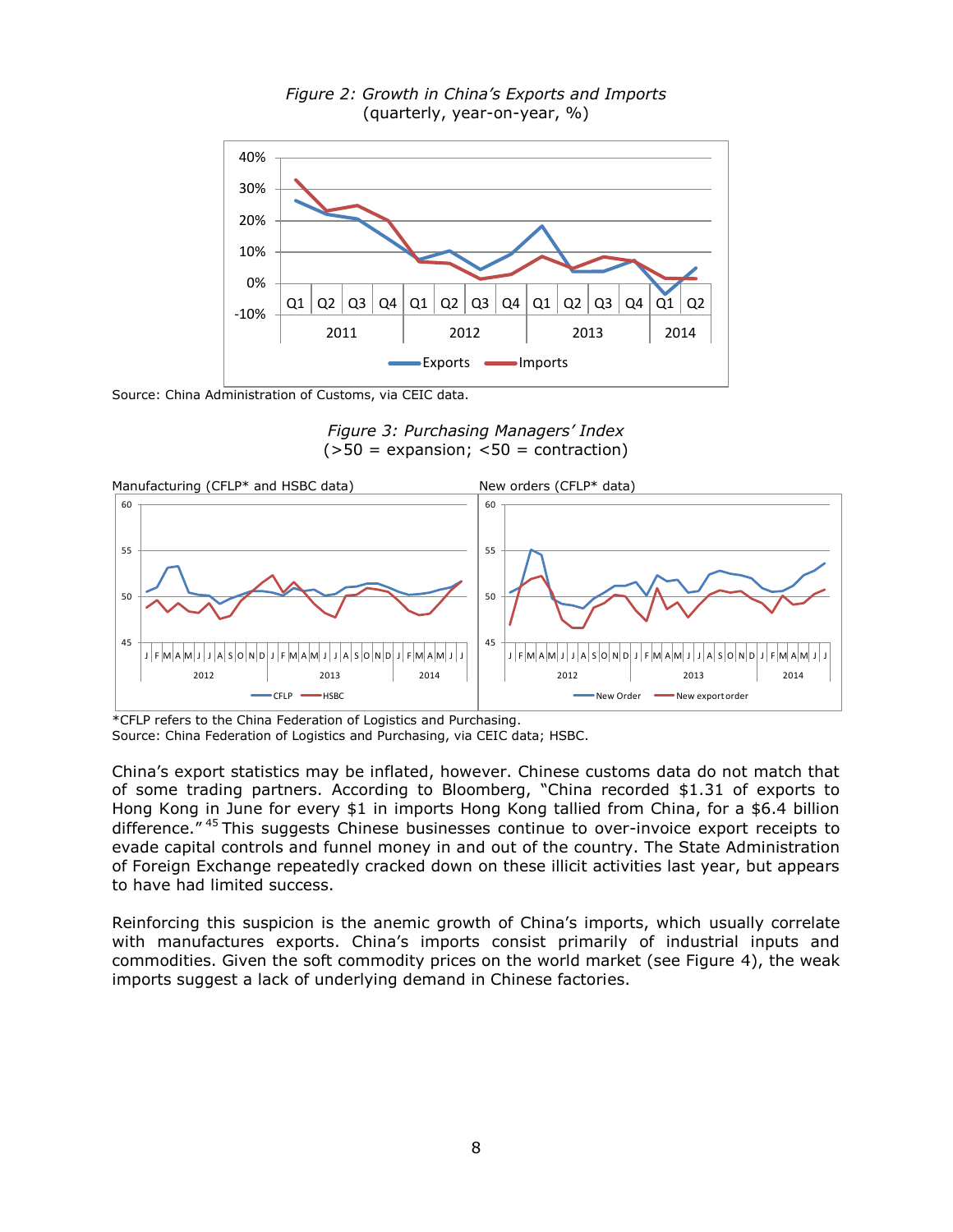

*Figure 4: Unit Value of China's Key Commodity Imports*  $(January 2004 = 100)$ 

Source: China Administration of Customs, via CEIC data.

The combination of high exports and low imports also led China to register its highest current account surplus (\$72 billion) since the third quarter of 2012. China's total foreign exchange reserves are fast approaching \$4 trillion, suggesting major external imbalances. Efforts to address this problem, such as loosening up currency controls earlier this year, have yet to alter the status quo.

The only external rebalancing in the second quarter occurred in China's capital accounts. According to preliminary data, net capital flows were around zero, and foreign direct investment inflows declined by 0.9 percent year-on-year. Changes in U.S. monetary policy could shape this trend in the coming months. The U.S. economy registered 4 percent growth in real gross domestic product (GDP) in the second quarter, a strong turnaround from the negative 2.1 percent growth in the first quarter. The Federal Reserve responded by slightly scaling back its quantitative easing program.<sup>46</sup> Faced with a higher cost of borrowing and improved business conditions in the world's largest economy, some portfolio investors could lose appetite for assets in China, resulting in further outflows and divestments.

#### *Investment, Consumption, and Internal Rebalancing*

Fixed investment, the largest component of China's economy, continued its slide from the end of last year. The slowing housing market appeared to contribute to this trend. Residential buildings accounted for 15.1 percent of China's total fixed investment through June, the lowest level in over a decade. Building activity—both newly started and under construction—increased, but at a much slower rate than a year ago (see Figure 5). $"$ 

Despite a slowdown in investment, the domestic economy is not significantly rebalancing. China's share of global consumption is certainly on the rise—retail sales, the best gauge of consumption, improved slightly in the second quarter—but consumption growth still lags well behind investment (see Figure 6).

 $v$  China publishes two separate sets of statistics on its external accounts: (1) balance of payments and (2) international investment position. The former is published faster but is less accurate than the latter. At the time of this publication, only balance of payments data were available for the second quarter of 2014.

vi For more information on the housing sector, see the July 2014 edition of the USCC trade bulletin.

*[http://origin.www.uscc.gov/sites/default/files/Research/July%202014%20Trade%20Bulletin.pdf.](http://origin.www.uscc.gov/sites/default/files/Research/July%202014%20Trade%20Bulletin.pdf)*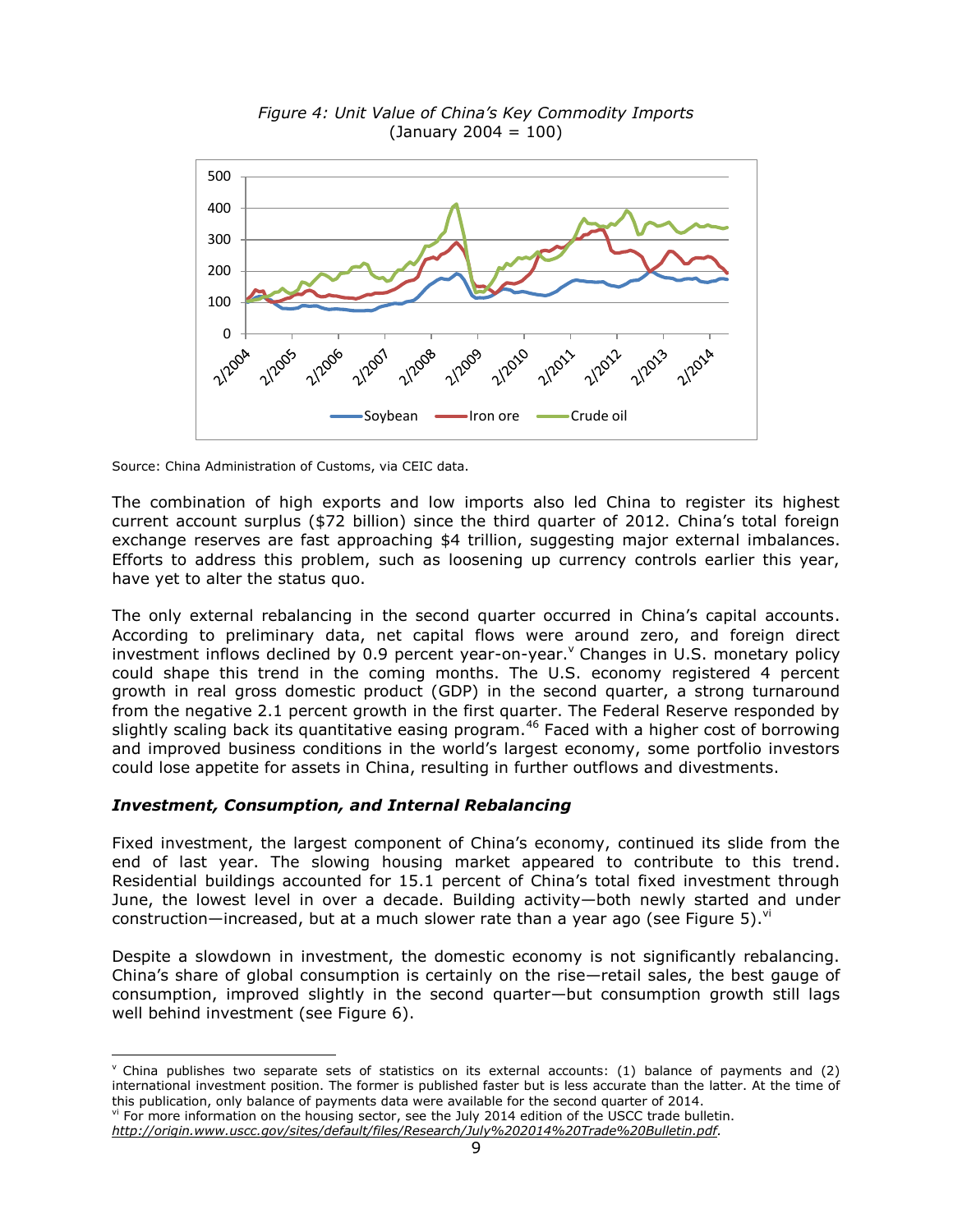

*Figure 5: Growth in China's Building Activity, January–June* (YTD, year-on-year, %)

Source: National Bureau of Statistics, via CEIC data.





Source: National Bureau of Statistics, via CEIC data.

#### *Stability and Reform in the Financial Sector*

In 2013, China's financial sector was quite volatile, with spikes in interbank lending rates in June and December. This year has been comparatively stable. In the six months leading to June, the narrow money supply (M1) increased by 5.6 percent, less than half the rate during the same period in 2013. The broad money supply (M2) rose by 13.3 percent yearon-year, the lowest rate since 2005. In theory, slower liquidity growth should discourage excessive lending. Indeed, short-term lending—the riskiest kind—expanded by 14.7 percent in the January–June period, nearly seven percentage points less than the year before (see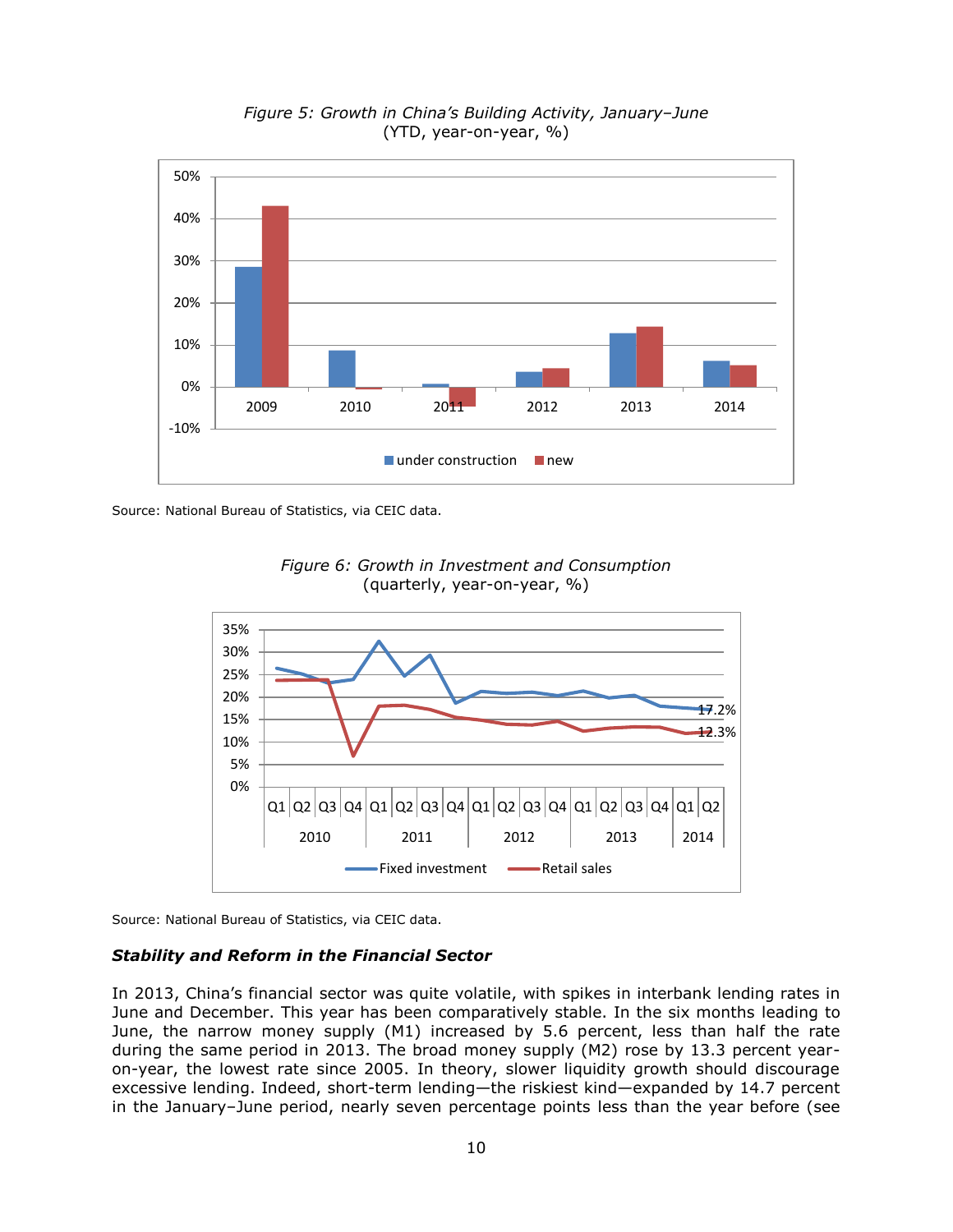Figure 7). China's official nonperforming loans, though rising since 2012, remain low as a share of outstanding credit.



*Figure 7: Growth in China's Bank Loans, January–June* (YTD, year-on-year, %)

Nonetheless, many risks remain in China's "shadow banking" sector, where the full extent of losses and mutual obligations is not well understood. "Total social financing," which measures aggregate credit beyond traditional bank lending, increased by 23.7 percent yearon-year in the second quarter of 2014, the highest increase since the first quarter of 2013. This credit expansion is occurring in the face of a downturn in the housing market, where a big chunk of shadow credit is invested.

The government cannot realistically rein in shadow banking, since it provides an important outlet for borrowers and lenders who are frustrated with the state-controlled banking system. One of the partial solutions has been to develop the country's bond markets. Between the fourth quarter of 2013 and the second quarter of this year, corporate bond financing rose from 8.4 percent to 18.4 percent of China's aggregate credit. Over the same period, two of the riskiest shadow banking tools—trust loans and entrusted loans—declined from 30 percent to 16.4 percent of aggregate credit.

Recent evidence suggests that developing the bond market will not be easy. As China's economic growth slows, small and medium-sized enterprises (SMEs) are facing increased challenges. In March 2014, Shanghai Chaori Solar Energy Science & Technology Co. (Shanghai Chaori) registered China's first corporate bond default.<sup>47</sup> In April, construction materials manufacturer Xuzhou Zhongsen Tonghao New Board Company missed a \$2.9 million interest payment on its \$29 million in bonds because of a "liquidity problem."<sup>48</sup>

Chinese regulators are struggling to balance the risk of letting weak companies fail—an imperative of corporate governance reform—with preserving the stability of the \$4.2 trillion bond market.<sup>49</sup> On one hand, investors in privately held companies have grown more conscious of the risk that the government might remove its implicit bailout guarantee. Bond financing for riskier privately held corporate borrowers has become increasingly challenging.<sup>50</sup> On the other hand, influential backers in the government can still prevent defaults on a whim. That was evident on June 16, when China's interbank bond market<sup>vii</sup>

Source: The People's Bank of China, via CEIC data.

vii China's interbank bond market represents 94 percent of its entire \$4.2 trillion bond market. Wynne Wang, "China Traders Jittery Over Huatong Bond Default Warning," *Wall Street Journal*, July 17, 2014. *http://online.wsj.com/articles/chinese-construction-company-huatong-warns-on-bond-default-1405580900*; David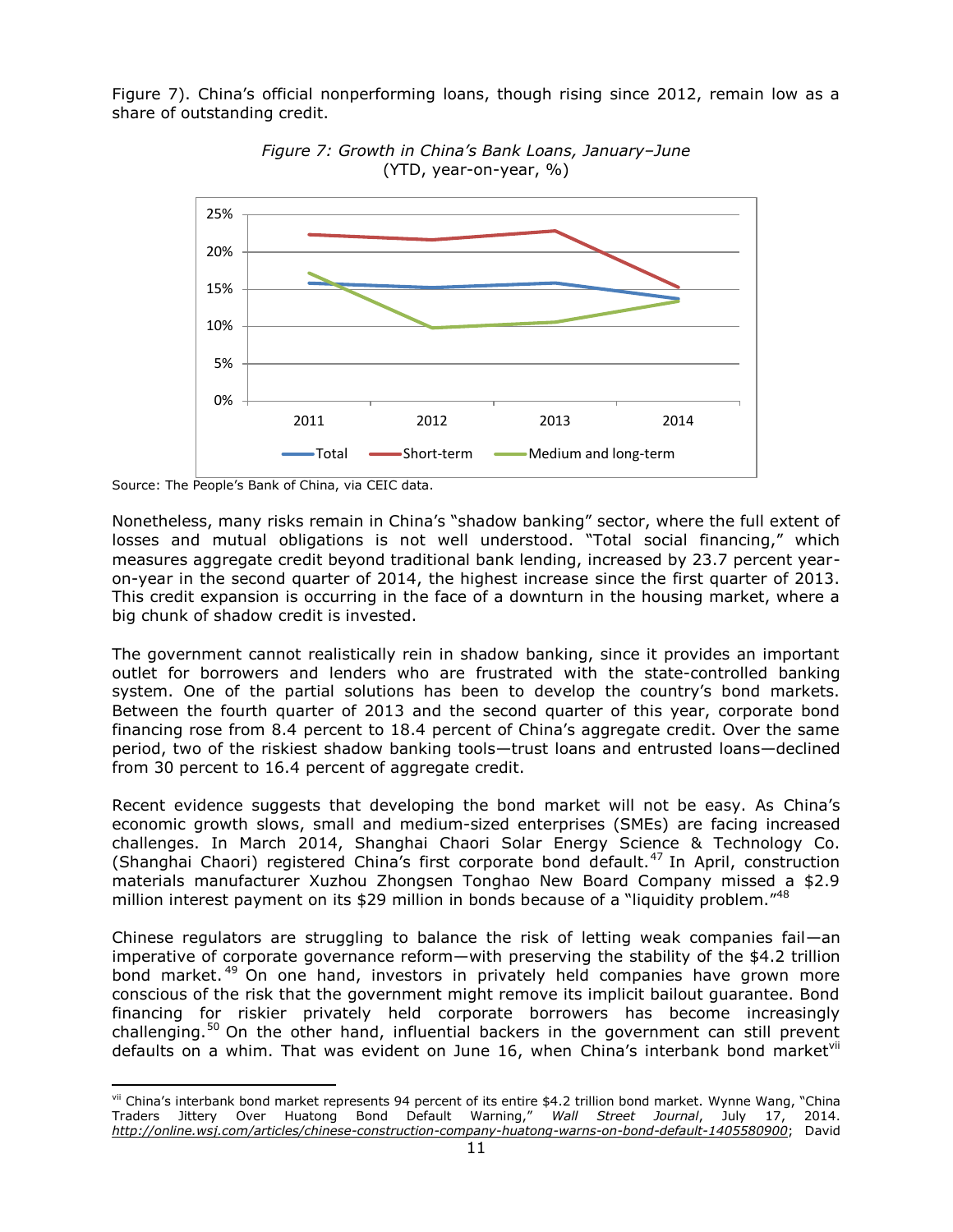nearly experienced its first public default. Shanxi-based construction company Huatong Road & Bridge Group Co., Ltd. (Huatong) announced that it might be unable to honor both the principal and interest payments on a  $$64.5$  million bond.<sup>51</sup> At the last minute, Huatong was reportedly able to avert default with the help of the Shanxi provincial government.<sup>52</sup> The company's bailout is a blow to Beijing's market-oriented financial reform agenda. Such near misses are not without impact, however. According to China Money, a bond market information website backed by China's central bank, at least four companies either delayed or cancelled planned bond offerings in the wake of Huatong's near default.<sup>53</sup>

The government's support of small private banks is a more encouraging sign of financial reform. On July 25, the China Banking Regulatory Commission approved the establishment of three private banks that are to provide local lending targeted at small firms and individuals.<sup>54</sup> One of these, Webank, is cofounded by Internet conglomerate Tencent Holdings Ltd. (Tencent), and will be based in Shenzhen; the other two will be based in Tianjin and Wenzhou.<sup>55</sup> The private banks were chosen among several others that applied to participate in a private banking pilot program, including one bank jointly backed by the financial services affiliate of Alibaba Group Holding Ltd. (Alibaba) and partner Wanxiang Group, China's largest auto parts company.<sup>56</sup> The involvement of tech giants Tencent and Alibaba may reflect a growing commitment to opening the banking sector to competition.

Still, the impact three private banks can make in China's state-dominated financial sector may be limited. China's major commercial banks, which comprise state-owned commercial banks and state-controlled joint stock commercial banks, hold 42.2 percent of the total assets of China's banking institutions.<sup>57</sup> The survival of private banks is also threatened by the delayed implementation of universal deposit insurance legislation, which would discourage banks from lending overwhelmingly to SOEs that seem certain to repay.<sup>58</sup>

### *China Strengthening Ties with Latin America*

In July, President Xi made his second trip to Latin America since assuming office. He traveled to Brazil to attend the 6th BRICS (Brazil, Russia, India, China, and South Africa) Summit, met with Community of American States and the Caribbean (CELAC) leaders, Vill and paid state visits to Brazil, Argentina, Venezuela, and Cuba.<sup>59</sup> Along with the usual announcement of trade and infrastructure deals, this trip included the official launch of a new "BRICS bank," and the establishment of the China-CELAC Forum.

At the 6th BRICS Summit, Brazil, Russia, India, China, and South Africa announced the creation of the New Development Bank (NDB). The bank will be headquartered in Shanghai with an initial subscribed capital of \$50 billion, which will later be increased to \$100 billion. The creation of the NDB elevates the BRICS meetings from a talk shop into actual coordinated policy. Notably, the summit also led to the creation of a \$100 billion emergency swap fund.

NDB funds are to be directed toward "infrastructure and sustainable development projects in BRICS and other emerging and developing countries." As such, they could fill an estimated  $$1$  trillion infrastructure gap in low- and middle-income countries.<sup>60</sup> However, reactions from international observers have been mixed. Bhaskar Chakravorti, senior associate dean at The Fletcher School at Tufts University, questioned the credibility of the new bank as a globally responsible lender, and criticized the structural inequity of its members' contributions, roles, and economic weight.<sup>61</sup> In contrast, Raj M. Desai and James

Yong et al., "China Averts Second Corporate Default as Huatong Pays Bonds," Bloomberg, July 23, 2014. *http://www.bloomberg.com/news/2014-07-23/china-averts-second-corporate-default-as-huatong-pays-bonds-1- .html.*

VIII CELAC was created in December 2011 and consists of 33 countries in the Western Hemisphere, but excludes Canada and the United States.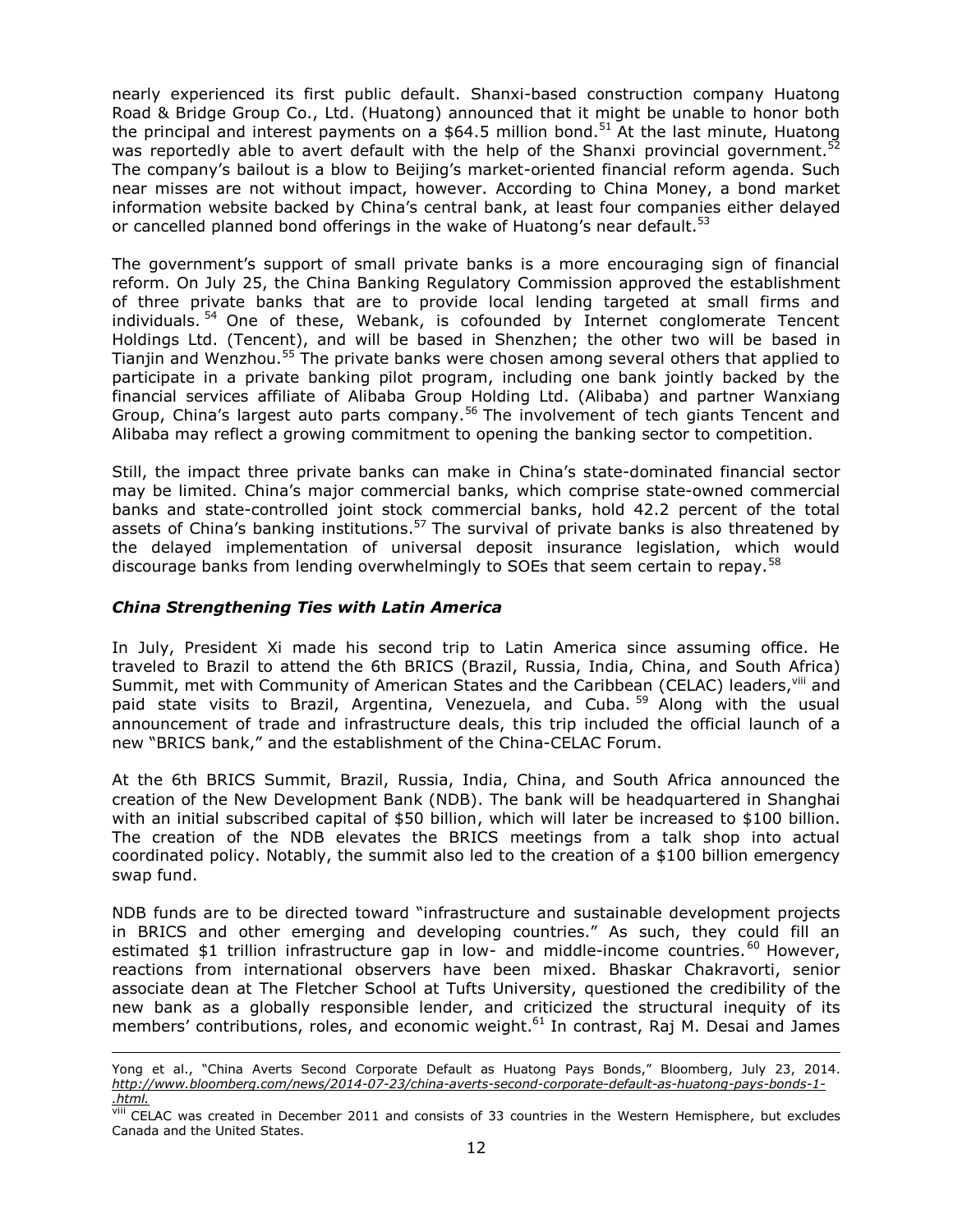Vreeland, associate professors at Georgetown University, welcomed the bank's creation, arguing that the NDB will exert much-needed pressure on the World Bank and International Monetary Fund to reform their quota system and accord a larger role to emerging economies.<sup>62</sup>

Following the BRICS summit, President Xi met with leaders of CELAC<sup>ix</sup> to establish the China-CELAC Forum and prepare for the first summit meeting in the fall. At the meeting, President Xi proposed a \$20 billion infrastructure development fund, a \$10 billion credit line, and \$5 billion in initial funding for the China-Latin America Cooperation Fund.<sup>63</sup> Dr. Evan Ellis, a China-Latin American scholar at the Center for Hemispheric Defense Studies, argues that this forum accelerates China's commercial presence in the region. It also demonstrates China's new assertiveness in creating multilateral institutions that do not include the United States. 64

President Xi also paid visits to countries in the region that are of strategic importance to Beijing. The focus was on expanding infrastructure and energy development and deepening existing trade ties:<sup>65</sup>

- *Brazil*: China and Brazil signed 59 cooperative agreements focused on energy, finance, and industry to include exploration of Brazil's oil fields, the purchase of 60 passenger jets from Brazilian airplane manufacturer Embraer, and cooperation on new railways from Brazilian agricultural and mining areas to the Atlantic coast, which would cut China's shipping costs and time.<sup>66</sup>
- *Argentina*: China and Argentina upgraded their bilateral relationship to "comprehensive strategic partnership" and signed 20 agreements to include an \$11 billion currency swap, a \$1.2 billion loan for the purchase of railway equipment, and a \$4.7 billion loan for the construction of hydroelectric dams in Argentina.<sup>67</sup>
- *Venezuela*: China and Venezuela also upgraded their bilateral relationship to a "comprehensive strategic partnership" and signed 38 agreements focused on providing additional support for Venezuela's mining and petroleum sector. That support includes \$4 billion in oil-backed loans and \$691 million for a gold and copper extraction project.<sup>68</sup> This will add to the \$50 billion in oil-backed loans from China that Venezuela accumulated since 2007.<sup>69</sup>
- *Cuba*: China and Cuba signed 29 agreements to include loans to cover the construction of a port terminal, installation of digital television using Chinese technology, and contracts on the purchase of Cuban nickel and its derivatives.<sup>70</sup> In addition, the two countries established cooperation development zones dedicated to agriculture, digital television, port development, and a special economic zone.<sup>71</sup>

# **Sector Focus – China's Meat Industry**

1

In July, a meat safety scandal hit several U.S. food companies in China. Shanghai Husi Food Co. (Shanghai Husi), the Shanghai-based subsidiary of Illinois-based OSI Group (OSI), was accused by the Chinese government of selling expired poultry and beef. Chinese officials announced on July 14 that they had suspended Shanghai Husi's operations, detained five Husi employees, and launched a further investigation. OSI Group is a meat supplier to numerous U.S. fast food companies, notably Yum! Brands Inc. (Yum!), the owner of KFC and Pizza Hut, and McDonald's Corp. (McDonald's). These chains operate thousands of

<sup>&</sup>lt;sup>ix</sup> CELAC leaders at the meeting included representatives from Costa Rica, Cuba, Ecuador, and St. Vincent and the Grenadines.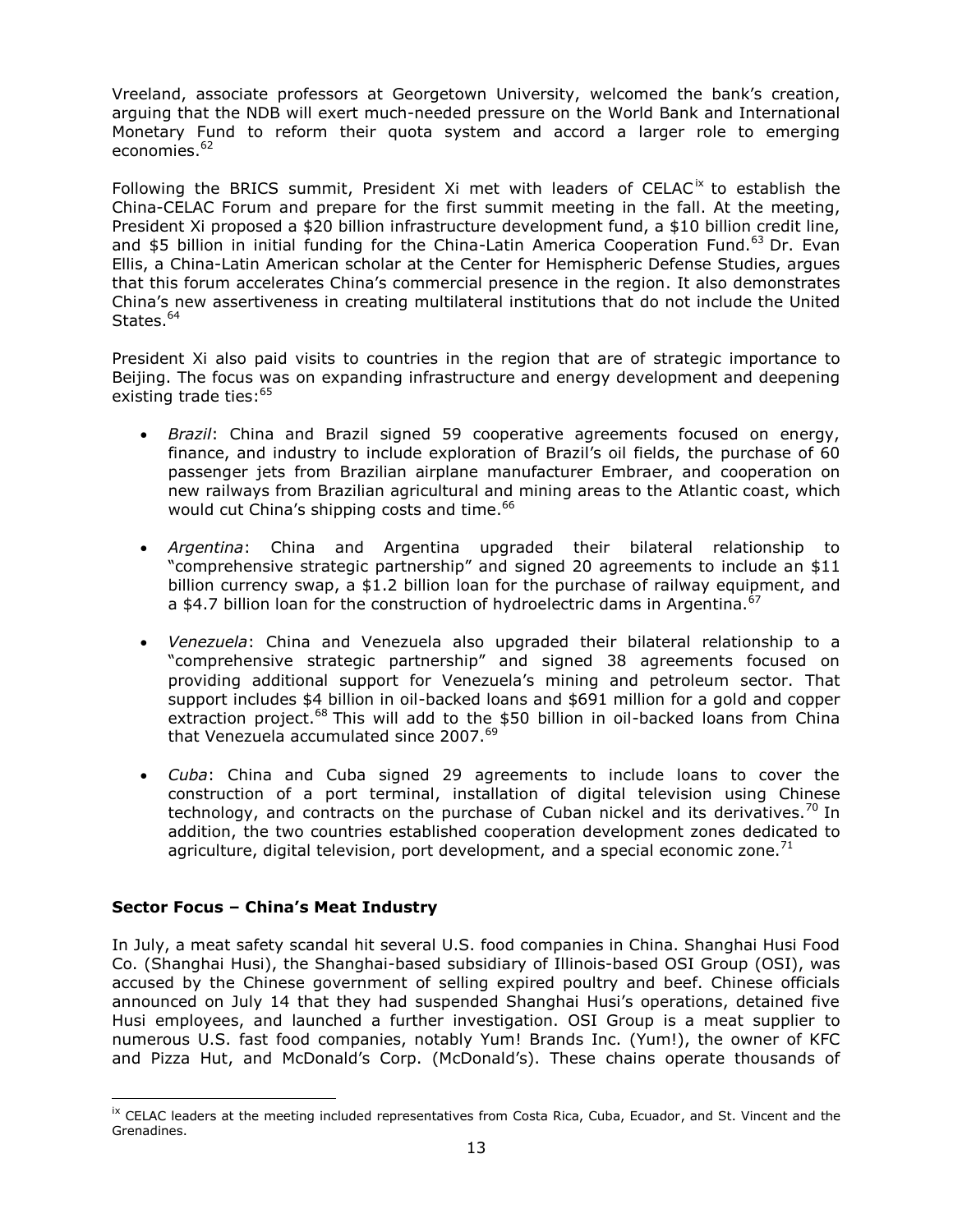outlets across China and, through OSI, source extensively from the Shanghai Husi facilities.<sup>72</sup>

The scandal places U.S. food companies in a difficult bind. On one hand, Yum! and McDonald's must mitigate damage to their brands. The safety lapses initially came to light on a Chinese national television program that featured lurid footage of shoddy conditions at Shanghai Husi's facilities, including meat being picked up off the floor and reused.<sup>73</sup> Yum! already saw its sales in China fall last year, when Chinese state media alleged that KFC's smaller chicken suppliers used high levels of antibiotics. At McDonald's, the scandal has also added to existing woes. The company is faring poorly in the U.S. market, and sales at its Chinese outlets (open 12 months or more) declined by 3.6 percent last year. The alleged "rotten meat" from Husi is estimated to affect about 500 out of 2,000 McDonald's outlets in China, as well as outlets in Japan and Hong Kong.  $^{74}$ 

On the other hand, finding a supplier that can substitute for OSI in terms of production scale and quality is difficult. OSI has been a reliable partner for years, with state-of-the-art facilities that are superior to most Chinese meat processors. OSI opened its ninth and tenth plants in China in 2014—part of a \$750 million investment to become one of China's biggest poultry producers—capable of processing more than 300 million chickens per year. Its integrated, "farm-to-plate" supply chain model is being adopted by other U.S. companies entering the Chinese meat industry, such as Tyson and Cargill.  $75$ 

Yum! and McDonald's are taking divergent approaches. Yum! announced on July 22 that it will drop OSI as a supplier not only in China, but also in the United States and Australia. McDonald's has been much more lenient. On July 24, it stated that it would continue to work with OSI Group and, moreover, would continue to source from Shanghai Husi facilities located in other parts of China.<sup>76</sup>

The Shanghai Husi scandal has broader implications both for product safety in China and for the treatment of foreign companies by the Chinese government. Food safety is a perpetual concern in China's rapidly growing economy. $^{\circ}$  The U.S. Food and Drug Administration (FDA) has several times halted shipments of Chinese food products, including melamine-tainted pet food, into the United States. Unlike the United States, where the food industry is dominated by several large companies, food production in China is fragmented among thousands of small producers, both at the farm and the processing level. The imperative for local governments to secure rural livelihoods and create manufacturing jobs stands in the way of meaningful consolidation. In the meat sector, this problem is magnified by scale. China is the world's largest pork producer and second-largest poultry producer, breeding vast amounts of livestock—often under unhygienic conditions.

Vast and fragmented production is compounded by poor regulation. China's food safety regulators primarily operate at the provincial and municipal level. They depend on local governments for funding, and the governments in turn often prioritize industrial output over product safety. Regulation is also fragmented across agencies. The government established a consolidated food and drug administration last year, but oversight of "primary" food production, including livestock slaughter, remains with the Ministry of Agriculture. Until recently, meat processing oversight was under the jurisdiction of a special quarantine agency and local bureaus of industry and commerce. $^{77}$ 

The Chinese government has worked with various stakeholders, including U.S. companies, industry associations, and officials, to improve its food safety controls. A new food safety law was issued in 2009, with significant input from the U.S. FDA. Ironically, Shanghai Municipality, the site of the current meat scandal, prides itself on having one of the best

x For more detailed analysis, see Chapter 1, Section 4 of the *2013 USCC Annual Report*. *[http://www.uscc.gov/Annual\\_Reports/2013-annual-report-congress.](http://www.uscc.gov/Annual_Reports/2013-annual-report-congress)*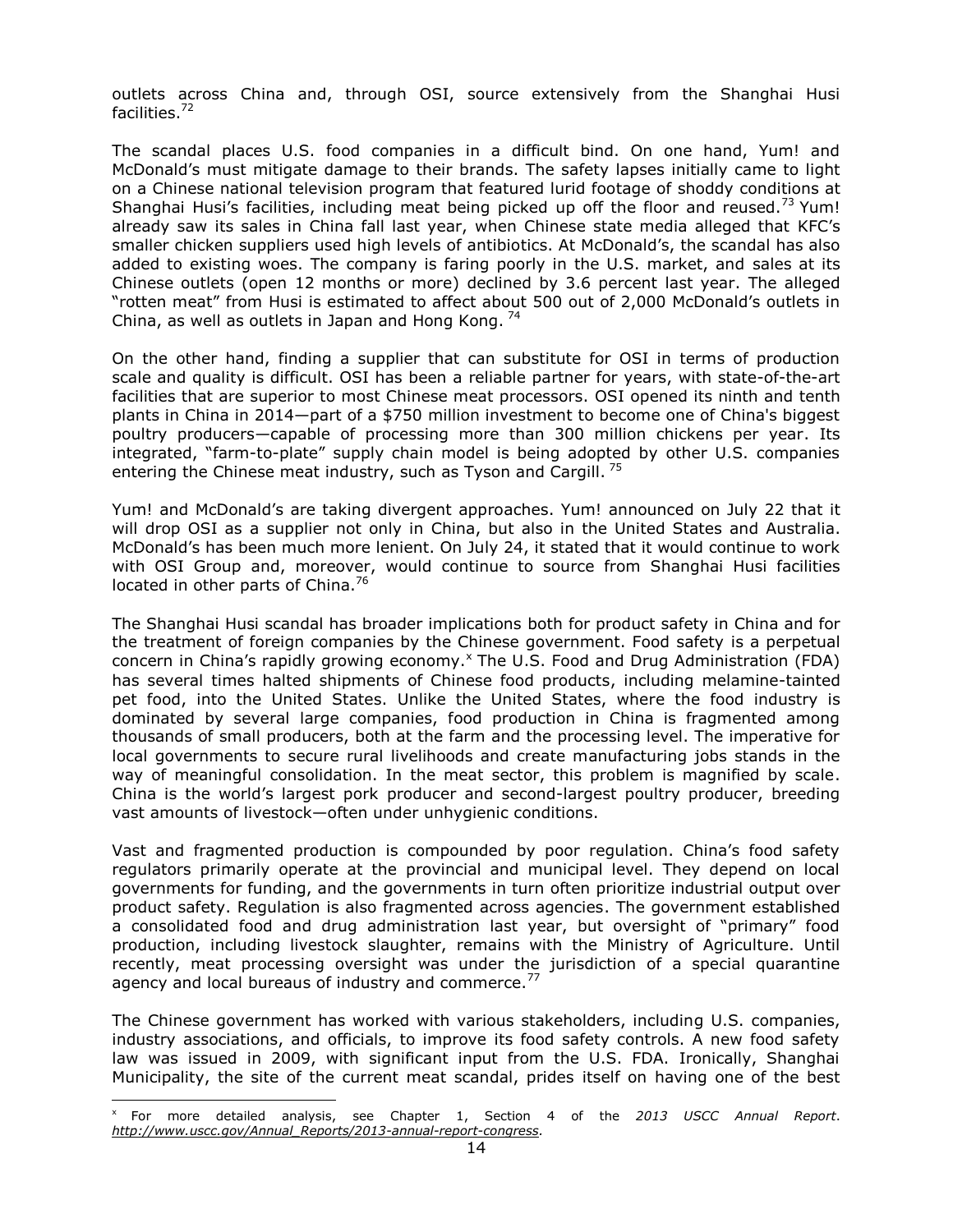local food and drug regulators in the country. A positive interpretation of the recent scandal is that China's media and officials are becoming more vigilant, and are therefore holding foreign companies like OSI to higher standards.

However, there may also be ulterior motives behind the recent allegations against OSI. U.S. food companies have been repeatedly targeted by the state media, even though their operations tend to be superior to those of local firms. It appears that, as foreign companies push to enter China's promising consumer markets, they are increasingly liable to being blamed by the government for poor service quality or legal infringements. This problem is not unique to the food industry. Pharmaceutical, software, and automotive companies, for example, have recently been accused of price fixing under China's antitrust law. Foreign companies can serve as scapegoats for problems that have more to do with the Chinese market than the particular company in question. By weakening powerful foreign companies, the government may try to reserve the markets for China's domestic firms, which have struggled to produce competitive, brand-name consumer goods.

*For inquiries, please contact a member of our economics and trade team (Iacob Koch-Weser, [ikoch-weser@uscc.gov;](mailto:ikoch-weser@uscc.gov) Nargiza Salidjanova, [nsalidjanova@uscc.gov;](mailto:nsalidjanova@uscc.gov) Kevin Rosier, [krosier@uscc.gov;](mailto:krosier@uscc.gov) Anna Tucker, [atucker@uscc.gov;](mailto:atucker@uscc.gov) or Katherine Koleski, [kkoleski@uscc.gov\)](mailto:kkoleski@uscc.gov).*

*The U.S.-China Economic and Security Review Commission was created by Congress to report on the national security implications of the bilateral trade and economic relationship between the United States and the People's Republic of China. For more information, visit [www.uscc.gov](http://www.uscc.gov/) or [join the Commission on Facebook!](http://www.facebook.com/pages/edit/?id=128803570526092&sk=basic#!/pages/US-China-Economic-and-Security-Review-Commission/128803570526092)*

*This report is the product of professional research performed by the staff of the U.S.-China Economic and Security Review Commission, and was prepared at the request of the Commission to support its deliberations. Posting of the report to the Commission's website is intended to promote greater public understanding of the issues addressed by the Commission in its ongoing assessment of U.S.-China economic relations and their implications for U.S. security, as mandated by Public Law 106-398 and Public Law 108-7. However, it does not necessarily imply an endorsement by the Commission, any individual Commissioner, or the Commission's other professional staff, of the views or conclusions expressed in this staff research report.*

 $<sup>1</sup>$  U.S. Bureau of Economic Analysis, "International Statistical Update: Health- and Education-Related</sup> Travel Now Part of Travel Services," June 16, 2014, *http://blog.bea.gov/2014/06/16/internationalstatistical-update-health-and-education-related-travel-now-part-of-travel-services/.*

 $2$  U.S. Department of the Treasury, "Sixth Meeting of the U.S.-China Strategic and Economic Dialogue U.S. Fact Sheet – Economic Track," July 11, 2014. *[http://www.treasury.gov/press-center/press](http://www.treasury.gov/press-center/press-releases/Pages/jl2563.aspx)[releases/Pages/jl2563.aspx](http://www.treasury.gov/press-center/press-releases/Pages/jl2563.aspx)*.

<sup>3</sup> "U.S.-China S&ED Produces BIT Timeline, Few Other Concrete Outcomes," *China Trade Extra*, July 11, 2014.

<sup>4</sup> Lu Jianxin and Pete Sweeney, "Shanghai Trade Zone Shortens FDI Restriction List without Significant Liberalization," Reuters, July 1, 2014. *[http://www.reuters.com/article/2014/07/01/china-ftz](http://www.reuters.com/article/2014/07/01/china-ftz-negativelist-idUSL4N0PC0GC20140701)[negativelist-idUSL4N0PC0GC20140701](http://www.reuters.com/article/2014/07/01/china-ftz-negativelist-idUSL4N0PC0GC20140701)*.

<sup>&</sup>lt;sup>5</sup> Lu Jianxin and Pete Sweeney, "Shanghai Trade Zone Shortens FDI Restriction List without Significant Liberalization," Reuters, July 1, 2014. *[http://www.reuters.com/article/2014/07/01/china-ftz](http://www.reuters.com/article/2014/07/01/china-ftz-negativelist-idUSL4N0PC0GC20140701)[negativelist-idUSL4N0PC0GC20140701.](http://www.reuters.com/article/2014/07/01/china-ftz-negativelist-idUSL4N0PC0GC20140701)* 

**<sup>6</sup> U.S. Department of the Treasury, "Sixth Meeting of the U.S.-China Strategic and Economic Dialogue** U.S. Fact Sheet – Economic Track," July 11, 2014. *[http://www.treasury.gov/press-center/press](http://www.treasury.gov/press-center/press-releases/Pages/jl2563.aspx)[releases/Pages/jl2563.aspx](http://www.treasury.gov/press-center/press-releases/Pages/jl2563.aspx)*.

<sup>7</sup> "S&ED Talks Fail to Yield ITA Breakthrough; USTR Says Talks 'Intensifying'," *China Trade Extra*, July 11, 2014.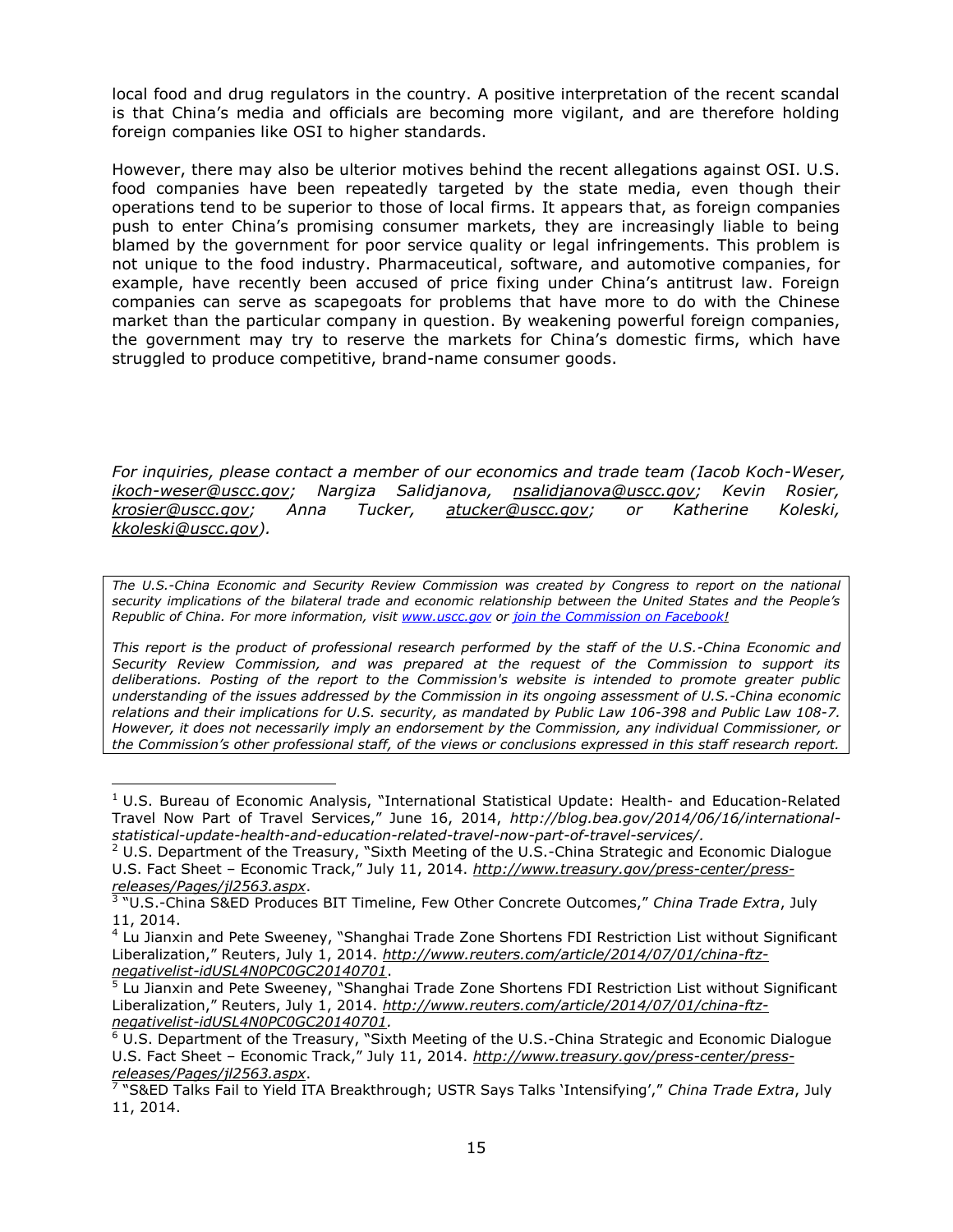<sup>8</sup> World Trade Organization, *United States — Countervailing Duty Measures on Certain Products from China*, Dispute DS437. *[http://www.wto.org/english/tratop\\_e/dispu\\_e/cases\\_e/ds437\\_e.htm.](http://www.wto.org/english/tratop_e/dispu_e/cases_e/ds437_e.htm)* 

<sup>9</sup> Office of the U.S. Trade Representative, "WTO Panel Issues a Mixed Result in China's Challenge to U.S. Countervailing Duties," July 14, 2014. *[http://www.ustr.gov/about-us/press-office/press-](http://www.ustr.gov/about-us/press-office/press-releases/2014/JulyWTO-Panel-Issues-Mixed-Result-in-Chinas-Challenge-to-US-Countervailing-Duties)*

*[releases/2014/JulyWTO-Panel-Issues-Mixed-Result-in-Chinas-Challenge-to-US-Countervailing-Duties](http://www.ustr.gov/about-us/press-office/press-releases/2014/JulyWTO-Panel-Issues-Mixed-Result-in-Chinas-Challenge-to-US-Countervailing-Duties)*. <sup>10</sup> World Trade Organization, *United States — Definitive Anti-Dumping and Countervailing Duties on Certain Products from China*, DS379.

*[http://www.wto.org/english/tratop\\_e/dispu\\_e/cases\\_e/ds379\\_e.htm](http://www.wto.org/english/tratop_e/dispu_e/cases_e/ds379_e.htm)*.

<sup>11</sup> World Trade Organization, *United States — Definitive Anti-Dumping and Countervailing Duties on Certain Products from China*, DS379.

*[http://www.wto.org/english/tratop\\_e/dispu\\_e/cases\\_e/ds379\\_e.htm](http://www.wto.org/english/tratop_e/dispu_e/cases_e/ds379_e.htm)*.

<sup>12</sup> Edward J. Shapiro et al., "Federal Court Upholds Broad Authority to Unwind Foreign Investments in U.S. Businesses," *Latham & Watkins Client Alert,* Number 1498, April 8, 2013.

<sup>13</sup> Ralls Corporation v. Committee on Foreign Investment in the United States*,* U.S. District Court for the District of Columbia, No. 12-01513.

<sup>14</sup> Edward J. Shapiro et al., "Federal Court Upholds Broad Authority to Unwind Foreign Investments in U.S. Businesses," *Latham & Watkins Client Alert,* Number 1498, April 8, 2013.

<sup>15</sup> Shawn McCarthy, "China Turns to Courts in Business Disputes with Western Governments," *Globe and Mail*, October 4, 2012.

<sup>16</sup> "Sany vs. Obama Court Date Postponed," CNTV, May 29, 2013; Erin Geiger Smith, "U.S. Court Dismisses Chinese Firm's Claims against Obama over Wind Farm*,*" Reuters, February 22, 2013. <sup>17</sup> Erin Geiger Smith, "U.S. Court Dismisses Chinese firm's Claims against Obama over Wind Farm*,*"

Reuters, February 22, 2013.

1

<sup>18</sup> Nick Timiraos, "Foreigners Step Up U.S. Home Purchases," *Wall Street Journal*, July 9, 2014. *http://online.wsj.com/news/articles/SB40001424052702304642804580017490191373632.*

<sup>19</sup> Nick Timiraos, "Foreigners Step Up U.S. Home Purchases," *Wall Street Journal*, July 9, 2014. *http://online.wsj.com/news/articles/SB40001424052702304642804580017490191373632.* 

<sup>20</sup> John Gittelsohn, "Chinese Cash-Bearing Buyers Drive U.S. Foreign Sales Jump," Bloomberg, July 9, 2014. *http://www.bloomberg.com/news/2014-07-08/chinese-cash-bearing-buyers-drive-u-s-foreignsales-jump.html.*

<sup>21</sup> Lawrence Yun, Jed Smith, and Gay Cororaton, "2014 Profile of International Home Buying Activity," National Association of Realtors, June 2014.

*http://www.realtor.org/sites/default/files/2014%20Profile%20of%20International%20Home%20Buyin g%20Activity.pdf.*

<sup>22</sup> Lawrence Yun, Jed Smith, and Gay Cororaton, "2014 Profile of International Home Buying Activity," National Association of Realtors, June 2014.

*http://www.realtor.org/sites/default/files/2014%20Profile%20of%20International%20Home%20Buyin g%20Activity.pdf.*

<sup>23</sup> John Gittelsohn, "Chinese Cash-Bearing Buyers Drive U.S. Foreign Sales Jump," Bloomberg, July 9, 2014. *http://www.bloomberg.com/news/2014-07-08/chinese-cash-bearing-buyers-drive-u-s-foreignsales-jump.html.*

<sup>24</sup> John Gittelsohn, "Chinese Cash-Bearing Buyers Drive U.S. Foreign Sales Jump," Bloomberg, July 9, 2014. *http://www.bloomberg.com/news/2014-07-08/chinese-cash-bearing-buyers-drive-u-s-foreignsales-jump.html.*

<sup>25</sup> John Gittelsohn, "Chinese Cash-Bearing Buyers Drive U.S. Foreign Sales Jump," Bloomberg, July 9, 2014. *http://www.bloomberg.com/news/2014-07-08/chinese-cash-bearing-buyers-drive-u-s-foreignsales-jump.html.*

26 Michelle Conlin and Maggie Lu Yueyang, "The Chinese Take Manhattan: Replace Russians as Top Apartment Buyers," Reuters, April 25, 2014. *http://www.reuters.com/article/2014/04/25/usrealestate-china-manhattan-insight-idUSBREA3O0TL20140425.*

<sup>27</sup> Michelle Conlin and Maggie Lu Yueyang, "The Chinese Take Manhattan: Replace Russians as Top Apartment Buyers," Reuters, April 25, 2014. *http://www.reuters.com/article/2014/04/25/usrealestate-china-manhattan-insight-idUSBREA3O0TL20140425.*

<sup>28</sup> Michelle Conlin and Maggie Lu Yueyang, "The Chinese Take Manhattan: Replace Russians as Top Apartment Buyers," Reuters, April 25, 2014. *http://www.reuters.com/article/2014/04/25/usrealestate-china-manhattan-insight-idUSBREA3O0TL20140425.*

<sup>29</sup> John Gittelsohn, "Chinese Cash-Bearing Buyers Drive U.S. Foreign Sales Jump," Bloomberg, July 9, 2014. *http://www.bloomberg.com/news/2014-07-08/chinese-cash-bearing-buyers-drive-u-s-foreignsales-jump.html.*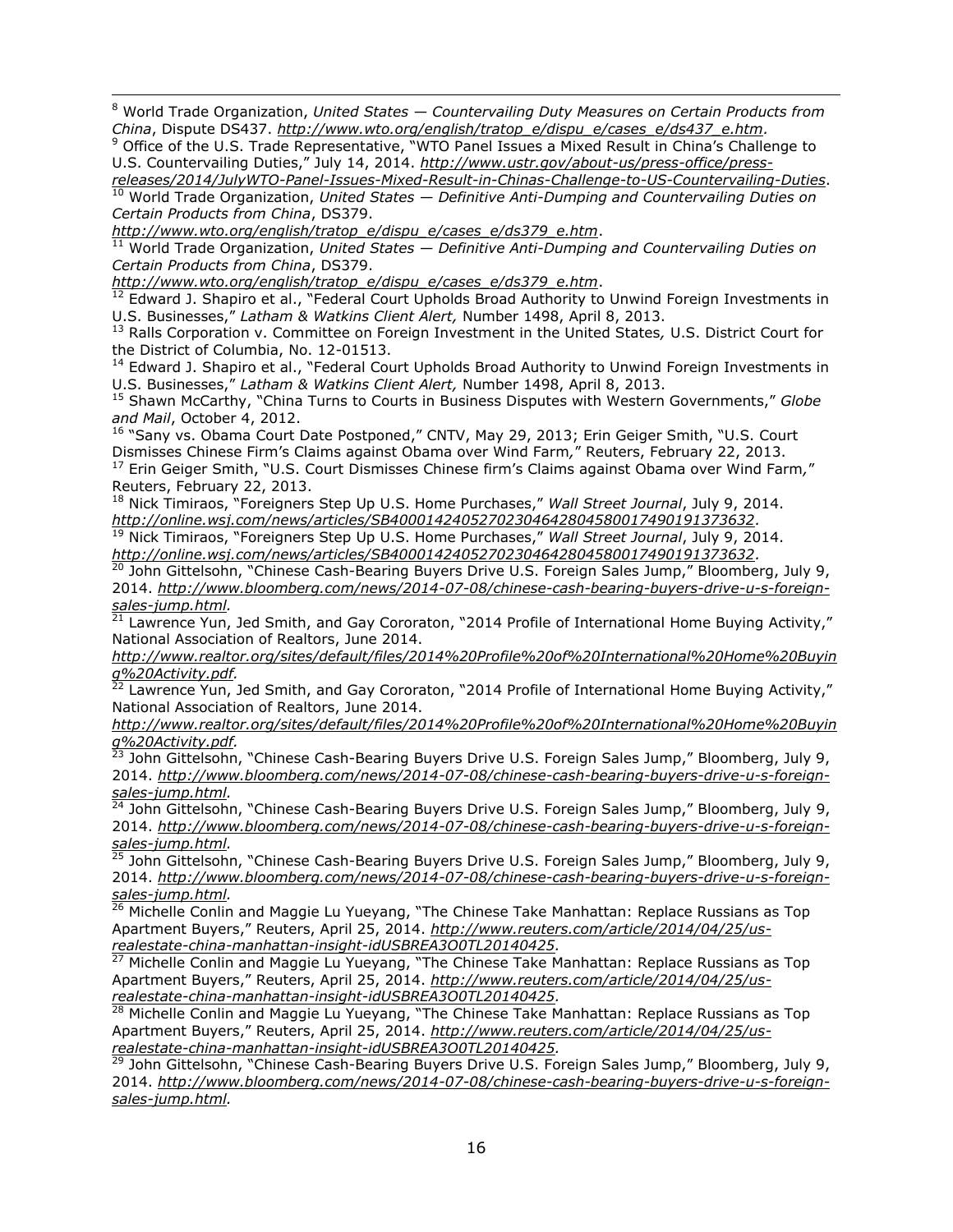1 <sup>30</sup> Andrew Rice, "Stash Pad," *New York Magazine*, June 29, 2014.

*http://nymag.com/news/features/foreigners-hiding-money-new-york-real-estate-2014- 6/?src=longreads.*

<sup>31</sup> Juwai, "The Market," July 22, 2014, *Juwai.com*.

<sup>32</sup> Michelle Conlin and Maggie Lu Yueyang, "The Chinese Take Manhattan: Replace Russians as Top Apartment Buyers," Reuters, April 25, 2014. *http://www.reuters.com/article/2014/04/25/usrealestate-china-manhattan-insight-idUSBREA3O0TL20140425.*

<sup>33</sup> Andrew Rice, "Stash Pad," *New York Magazine*, June 29, 2014.

*http://nymag.com/news/features/foreigners-hiding-money-new-york-real-estate-2014- 6/?src=longreads.*

 $\frac{34}{34}$  John Gittelsohn, "Chinese Cash-Bearing Buyers Drive U.S. Foreign Sales Jump," Bloomberg, July 9, 2014. *[http://www.bloomberg.com/news/2014-07-08/chinese-cash-bearing-buyers-drive-u-s-foreign](http://www.bloomberg.com/news/2014-07-08/chinese-cash-bearing-buyers-drive-u-s-foreign-sales-jump.html)[sales-jump.html;](http://www.bloomberg.com/news/2014-07-08/chinese-cash-bearing-buyers-drive-u-s-foreign-sales-jump.html)* U.S.-China Economic and Security Review Commission, "China and the World: Macau and Hong Kong," 2013 Annual Report to Congress, November 2013.

*http://origin.www.uscc.gov/sites/default/files/Annual\_Report/Chapters/Chapter%203%3B%20Section %203%20Macau%20and%20Hong%20Kong.pdf.*

<sup>35</sup> Andrew Rice, "Stash Pad," *New York Magazine*, June 29, 2014.

*http://nymag.com/news/features/foreigners-hiding-money-new-york-real-estate-2014- 6/?src=longreads.*

<sup>36</sup> Gu Yongqiang and Zhang Tao, "Mysteries of a Railways Minister's Confidant," *Caixin* (English edition), December 23, 2011. *http://english.caixin.com/2011-12-23/100341893.html.*<br><sup>37</sup> Heather Timmons "Boijing Case Hunting for Computing Case Hunting for Computation

<sup>37</sup> Heather Timmons, "Beijing Goes Hunting for Overseas Real Estate Bought with Dirty Money," *Quartz* (QZ.com), November 5, 2013. *http://qz.com/143017/beijing-goes-hunting-for-overseas-real-estateby-corrupt-officials/.*

<sup>38</sup> Shira Ovide, "Microsoft Is Big Target in a 'Digital Cold War'," *Wall Street Journal*, July 30, 2014. *http://online.wsj.com/news/articles/SB20001424052702304581004580058920331402074*.

<sup>39</sup> Shira Ovide, "Microsoft Is Big Target in a 'Digital Cold War'," *Wall Street Journal*, July 30, 2014. *http://online.wsj.com/news/articles/SB20001424052702304581004580058920331402074*.

<sup>40</sup> Charles Clover, "Microsoft Raid Highlights U.S. Trade Troubles in China," *Financial Times*, July 30, 2014. *http://www.ft.com/intl/cms/s/0/27f9eb7a-17df-11e4-b842-00144feabdc0.html#axzz399JFfnYh*.

<sup>41</sup> Don Clark and Josh Beckerman, "Qualcomm Profit Rises; Company Notes 'Challenges' in China," *Wall Street Journal*, July 23, 2014. *http://online.wsj.com/articles/qualcomm-profit-rises-companynotes-challenges-in-china-1406147672*; Charles Clover, "China a Step Closer to Sanctioning Qualcomm," *Financial Times*, July 24, 2014. *http://www.ft.com/intl/cms/s/0/b9d09792-132a-11e4- 925a-00144feabdc0.html?siteedition=uk#axzz399JFfnYh*.

 $^{42}$  Samuel Shen and Megha Rajagopalan, "Audi Cuts Spare-Part Prices in China amid Anti-Monopoly Probe," Reuters, July 27, 2014. *http://www.reuters.com/article/2014/07/27/us-china-autos-pricesidUSKBN0FW07720140727*.

 $43$  Norihiko Shirouzu and Samuel Shen, "Daimler Says Assisting Chinese Authorities in Investigation," Reuters, August 5, 2014. *[http://www.reuters.com/article/2014/08/05/us-china-daimler](http://www.reuters.com/article/2014/08/05/us-china-daimler-idUSKBN0G50M520140805)[idUSKBN0G50M520140805](http://www.reuters.com/article/2014/08/05/us-china-daimler-idUSKBN0G50M520140805)*.

<sup>44</sup> Samuel Shen and Megha Rajagopalan, "Audi Cuts Spare-Part Prices in China amid Anti-Monopoly Probe," Reuters, July 27, 2014. *http://www.reuters.com/article/2014/07/27/us-china-autos-pricesidUSKBN0FW07720140727*.

<sup>45</sup> Xiaoqing Pi, "China Trade Numbers Still Don't Add Up Post-Fake Exports," Bloomberg, July 29, 2014. *http://www.bloomberg.com/news/2014-07-28/china-trade-numbers-still-don-t-add-up-postfake-exports.html*.

<sup>46</sup> BBC News, "US Economy Grows by 4% as Fed Cuts Stimulus," July 30, 2014. *http://www.bbc.com/news/world-28567689*.

<sup>47</sup> Wynne Wang, "China Traders Jittery Over Huatong Bond Default Warning," *Wall Street Journal*, July 17, 2014. *http://online.wsj.com/articles/chinese-construction-company-huatong-warns-on-bonddefault-1405580900.*

<sup>48</sup> "Xuzhou Zhongsen Bond Default an 'Individual Case'," Xinhua (English edition), April 5, 2014. *http://usa.chinadaily.com.cn/business/2014-04/05/content\_17410249.htm.*

49 Judy Chen and David Yong, "China's Latest Default Dodge Helps Cut Borrowing Costs," Bloomberg, July 24, 2014. *http://www.businessweek.com/news/2014-07-24/china-s-latest-default-dodge-helpscut-borrowing-costs*.

<sup>50</sup> Lianting Tu, "Default Scare for China Bonds," *IFR Asia*, July 26, 2014. *http://www.ifrasia.com/default-scare-for-china-bonds/21157153.article*.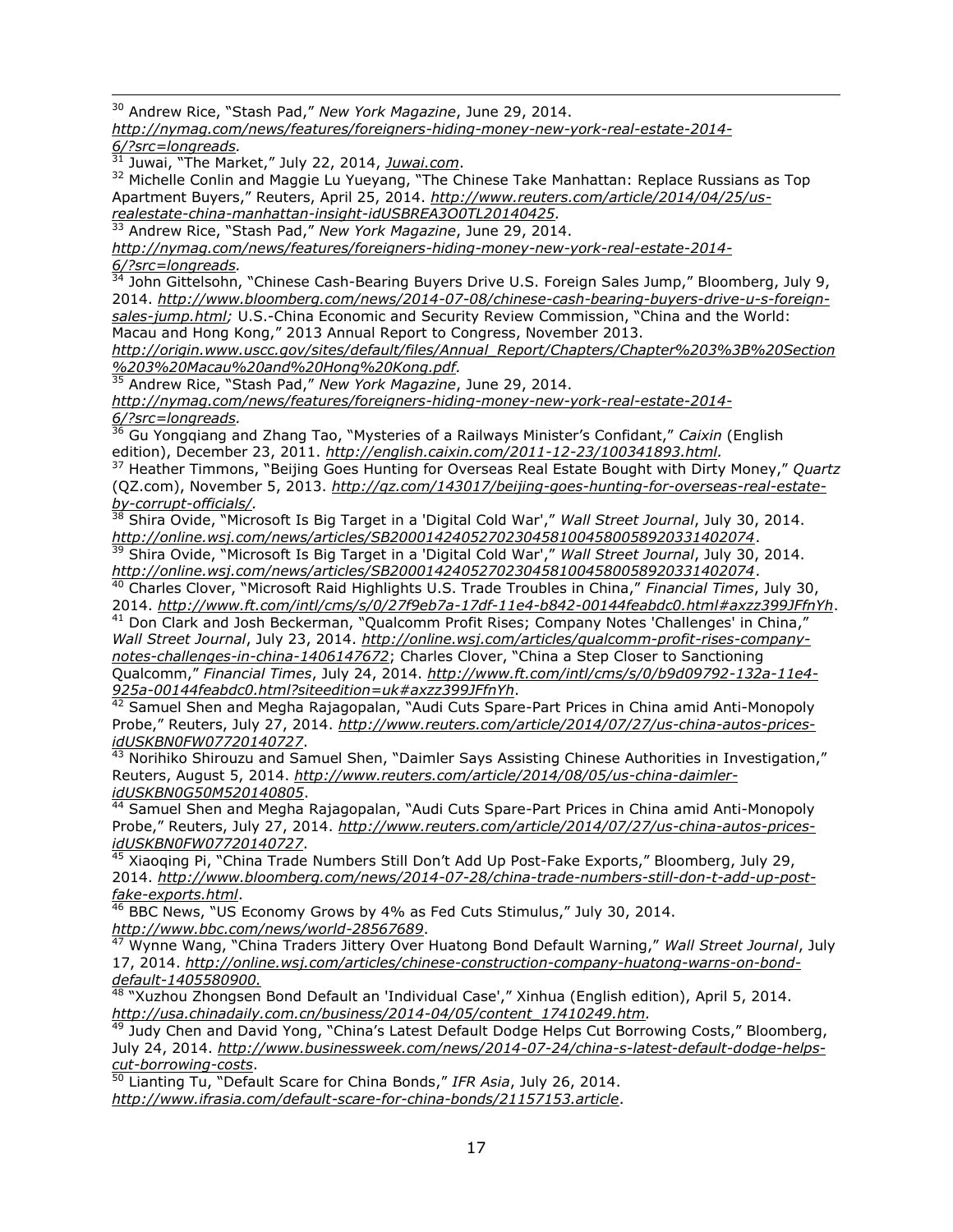1 <sup>51</sup> Wynne Wang, "China Traders Jittery Over Huatong Bond Default Warning," *Wall Street Journal*, July 17, 2014. *http://online.wsj.com/articles/chinese-construction-company-huatong-warns-on-bonddefault-1405580900.*

 $\frac{52}{2}$  Yong Xu and Pete Sweeney, "Chinese Construction Firm Gets funds, avoids landmark bond default: sources," Reuters, July 23, 2014. *http://in.reuters.com/article/2014/07/23/us-china-bonds-huatongidINKBN0FS0JV20140723*.

<sup>53</sup> Lianting Tu, "Default Scare for China Bonds," *IFR Asia*, July 26, 2014.

*http://www.ifrasia.com/default-scare-for-china-bonds/21157153.article*.

 $\frac{54}{54}$  Aileen Wang, "China Gives Green Light for Three Private Banks," Reuters, July 25, 2014. *http://www.reuters.com/article/2014/07/25/us-china-banking-idUSKBN0FU0UR20140725*.

<sup>55</sup> Grace Zhu, "Tencent Holdings Gets Approval for Shenzhen Private Bank," *Wall Street Journal*, July 25, 2014. *http://online.wsj.com/articles/tencent-holdings-gets-approval-for-shenzhen-private-bank-1406271241*.

<sup>56</sup> Samuel Shen and Brenda Goh, "Alibaba-Wanxiang, Fosun-Juneyao Partnerships Hope to Set Up Private Banks -Securities Times," Reuters, July 30, 2014.

*http://www.reuters.com/article/2014/07/31/china-privatebanks-idUSL4N0Q60D920140731*.

<sup>57</sup> China Banking Regulatory Commission, "Major Supervisory Indicators for Commercial Banks as of Q1-2014," 2014.

*http://www.cbrc.gov.cn/EngdocView.do?docID=4A12ED81EB0F485E9684D32572A9D8AB*; China Banking Regulatory Commission, "Total Assets & Total Liabilities of the Banking institutions as of Q1- 2014," 2014.

*http://www.cbrc.gov.cn/EngdocView.do?docID=97AFBD4530CE44B7B97D13CF74D58C04*.

<sup>58</sup> David Keohane, "Default Settings in China," *Financial Times – Alphaville Blog*, July 29, 2014. *http://ftalphaville.ft.com/2014/07/29/1911482/default-settings-in-china/*; Keith Bradsher, "China Pushes Deposit Insurance in Bank Overhaul," *New York Times*, December 13, 2012. *http://www.nytimes.com/2012/12/14/business/global/china-is-said-to-consider-plan-to-deal-withfailed-banks.html*.

<sup>59</sup> Xinhua*,* "Chinese President's Lat Am Tour 'Highly Important': ECLAC Chief," August 5, 2014. Open Source Center transcription, ID: CHR2014080513889925.

<sup>60</sup> Government of India – Prime Minister's Office, *Sixth BRICS Summit – Fortaleza Declaration,* July 16, 2014. *<http://pib.nic.in/newsite/PrintRelease.aspx?relid=106712>*; World Bank, "Infrastructure: Overview," *<http://go.worldbank.org/I3P7K0D7F0>*.

<sup>61</sup> Bhaskar Chakravorti, "A New Club for India," *Indian Express,* August 4, 2014.

*[http://indianexpress.com/article/opinion/columns/a-new-club-for-india](http://indianexpress.com/article/opinion/columns/a-new-club-for-india/)*/.

<sup>62</sup> Raj M. Desai and James Vreeland, "What the New Bank of BRICS Is All About," *Washington Post,* July 17, 2014. *[http://www.washingtonpost.com/blogs/monkey-cage/wp/2014/07/17/what-the-new](http://www.washingtonpost.com/blogs/monkey-cage/wp/2014/07/17/what-the-new-bank-of-brics-is-all-about/)[bank-of-brics-is-all-about/](http://www.washingtonpost.com/blogs/monkey-cage/wp/2014/07/17/what-the-new-bank-of-brics-is-all-about/)*.

<sup>63</sup> Zhang Fan, "Leaders Establish China-CELAC Forum," *China Daily,* July 18, 2014. *[http://usa.chinadaily.com.cn/epaper/2014-07/18/content\\_17839295.htm](http://usa.chinadaily.com.cn/epaper/2014-07/18/content_17839295.htm)*; Margaret Myers, "Xi's Latin America Tour: An Overview from ifeng.com," *Inter-American Dialogue,* July 29, 2014.

*<http://chinaandlatinamerica.com/2014/07/29/xis-latin-america-tour-an-overview-from-ifeng-com/>*. <sup>64</sup> Evan Ellis, "China's Strategy in Latin America Demonstrates Boldness of President Xi," *Manzella Report,* February 19, 2014. *[http://www.manzellareport.com/index.php/world/814-china-s-strategy-in](http://www.manzellareport.com/index.php/world/814-china-s-strategy-in-latin-america-demonstrates-boldness-of-president-xi)[latin-america-demonstrates-boldness-of-president-xi](http://www.manzellareport.com/index.php/world/814-china-s-strategy-in-latin-america-demonstrates-boldness-of-president-xi)*; Benjamin Creutzfeldt, "A New Model in Trans-Pacific Relations: The China-CELAC Forum," *SinoLatam,* May 16, 2014.

*[http://www.sinolatamforum.com/opiniones\\_detalle/1-m177-269/a-new-model-in-trans-pacific](http://www.sinolatamforum.com/opiniones_detalle/1-m177-269/a-new-model-in-trans-pacific-relations-the-china-celac-forum)[relations-the-china-celac-forum](http://www.sinolatamforum.com/opiniones_detalle/1-m177-269/a-new-model-in-trans-pacific-relations-the-china-celac-forum)*.

<sup>65</sup> Margaret Myers, "Xi's Latin America Tour: An Overview from ifeng.com." *Inter-American Dialogue,* July 29, 2014. *[http://chinaandlatinamerica.com/2014/07/29/xis-latin-america-tour-an-overview-from](http://chinaandlatinamerica.com/2014/07/29/xis-latin-america-tour-an-overview-from-ifeng-com/)* $ifeng-com/$ .<br> $\frac{ifeng-com/}{66}$ .

<sup>66</sup> Anthony Boadle and Alonso Soto, "China, Brazil Close Plane, Finance, Infrastructure Deals," Reuters*,* July 17, 2014. *<http://www.reuters.com/article/2014/07/17/us-brazil-china-idUSKBN0FM26S20140717>*. <sup>67</sup> Ken Parks, "Argentina-China Deals Reflect Asian Country's Growing Influence," *Wall Street Journal,* July 20, 2014. *[http://online.wsj.com/articles/argentina-china-deals-reflect-asian-countrys-growing](http://online.wsj.com/articles/argentina-china-deals-reflect-asian-countrys-growing-influence-1405719582)[influence-1405719582](http://online.wsj.com/articles/argentina-china-deals-reflect-asian-countrys-growing-influence-1405719582)*; Margaret Myers, "Xi's Latin America Tour: An Overview from ifeng.com." *Inter-American Dialogue,* July 29, 2014. *[http://chinaandlatinamerica.com/2014/07/29/xis-latin](http://chinaandlatinamerica.com/2014/07/29/xis-latin-america-tour-an-overview-from-ifeng-com/)[america-tour-an-overview-from-ifeng-com/](http://chinaandlatinamerica.com/2014/07/29/xis-latin-america-tour-an-overview-from-ifeng-com/)*.